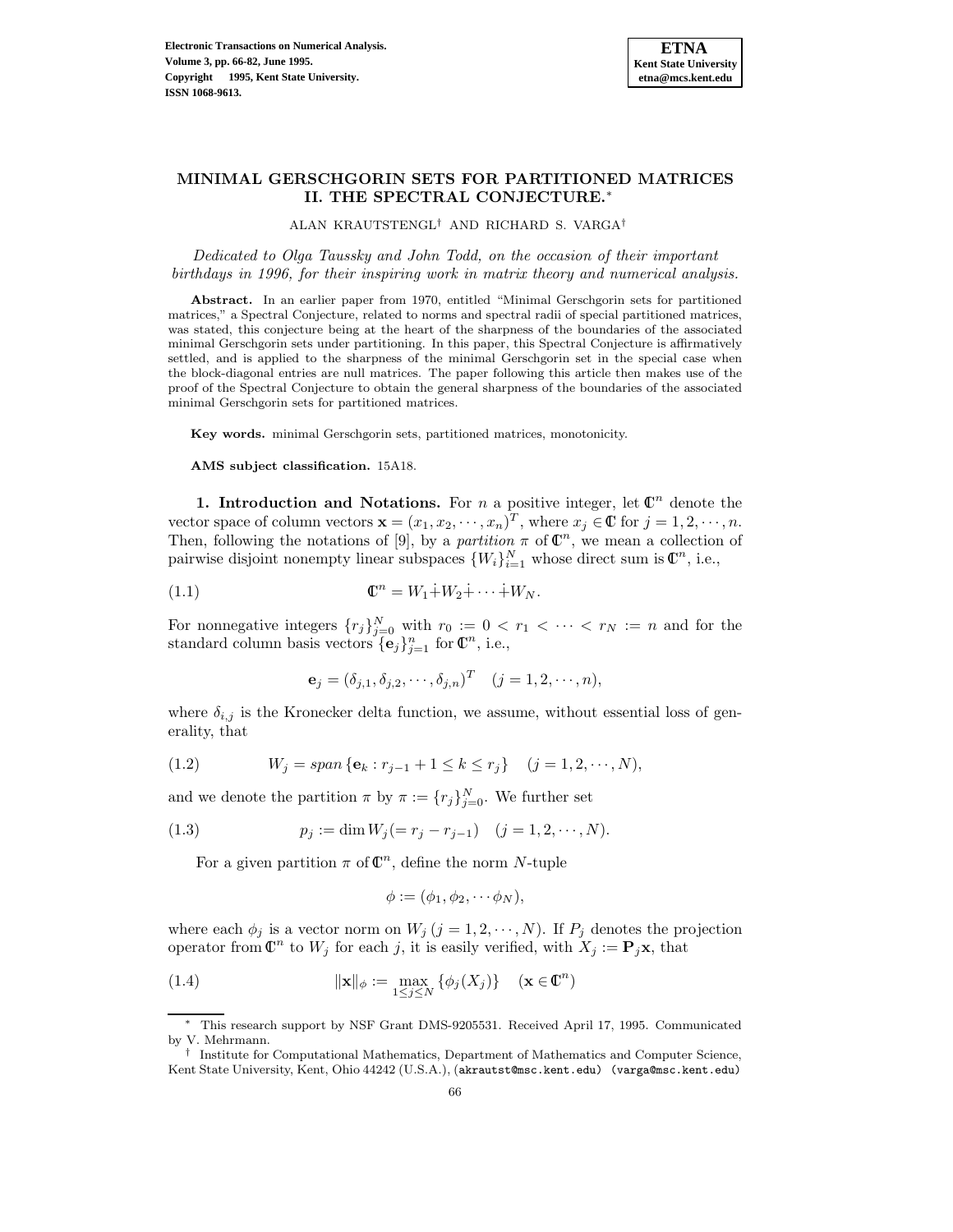is a vector norm on  $\mathbb{C}^n$ . Then for any matrix B in  $\mathbb{C}^{n,n}$ ,  $||B||_{\phi}$  denotes the induced operator norm of  $B$  for the vector norm of  $(1.4)$ , i.e.,

(1.5) 
$$
||B||_{\phi} := \sup_{||\mathbf{x}||_{\phi} = 1} ||B\mathbf{x}||_{\phi}.
$$

It is convenient to define  $\Phi_{\pi}$  as the collection of all such norm N-tuples  $\phi = (\phi_1, \phi_2, \dots, \phi_n)$  $\phi_N$ ), associated with the partition  $\pi$ .

Next, given a matrix A in  $\mathbb{C}^{n,n}$  and given a partition  $\pi = \{r_j\}_{j=0}^N$  of  $\mathbb{C}^n$ , we can express the matrix A, partitioned with respect to  $\pi$ , as

(1.6) 
$$
A = \begin{bmatrix} A_{1,1} & A_{1,2} & \cdots & A_{1,N} \\ A_{2,1} & A_{2,2} & \cdots & A_{2,N} \\ \vdots & & & \vdots \\ A_{N,1} & A_{N,2} & \cdots & A_{N,N} \end{bmatrix} = [A_{i,j}] \quad (i, j = 1, 2, \cdots, N),
$$

where each submatrix  $A_{i,j}$  represents a linear transformation from  $W_j$  into  $W_i$ .

To state the Spectral Conjecture of [9], fix a partition  $\pi$  of  $\mathbb{C}^n$  and consider any matrix  $E = [E_{i,j}]$  in  $\mathbb{C}^{n,n}$ , partitioned by  $\pi$ , which satisfies

(1.7) 
$$
E_{i,i} = O \quad (i = 1, 2, \cdots, N).
$$

Following Sylvester (cf. [5, p. 108]), we shall use throughout the notation that a matrix E, which satisfies (1.7), is  $\pi$ -invertebrate (i.e., it has no backbone or spine). For each  $\phi \in \Phi_{\pi}$ , define

(1.8) 
$$
\Gamma_{\pi}^{\phi}(E) := \{ B = [B_{i,j}] \in \mathbb{C}^{n,n} : B_{i,i} = O (i = 1, 2, \cdots, N) \text{ and } ||B||_{\phi} = ||E||_{\phi} \},
$$

and its subset

(1.9) 
$$
\Gamma_{\pi}(E) := \bigcap_{\phi \in \Phi_{\pi}} \Gamma_{\pi}^{\phi}(E).
$$

It is clear from (1.8) and (1.9) that

(1.10) 
$$
\Gamma_{\pi}(E) = \{ B = [B_{i,j}] \in \mathbb{C}^{n,n} : B_{i,i} = O (i = 1, 2, \cdots, N) \text{ and } ||B||_{\phi} = ||E||_{\phi} \text{ for all } \phi \in \Phi_{\pi} \}.
$$

If  $\rho(C)$  denotes the spectral radius of a matrix C in  $\mathbb{C}^{m,m}$  (i.e.,  $\rho(C) = \max\{|\lambda| : \lambda$ is an eigenvalue of C}) and if  $\omega$  is any vector norm on  $\mathbb{C}^m$ , it is well-known that  $||C||_{\omega} \ge \rho(C)$ , where  $||C||_{\omega}$  is the induced operator norm of C with respect to the vector norm  $\omega$ . Hence, it is evident from (1.8) that

$$
\rho(\tilde{B}) \leq \|\tilde{B}\|_{\phi} = \|E\|_{\phi} \quad \left(\tilde{B} \in \Gamma_{\pi}^{\phi}(E)\right),
$$

so that

(1.11) 
$$
\sup_{\tilde{B}\in\Gamma^{\phi}_{\pi}(E)} \rho(\tilde{B}) \leq ||E||_{\phi}.
$$

In the same manner, we have

(1.12) 
$$
\rho(B) \leq \|B\|_{\phi} = \|E\|_{\phi} \quad (B \in \Gamma_{\pi}(E); \ \phi \in \Phi_{\pi}),
$$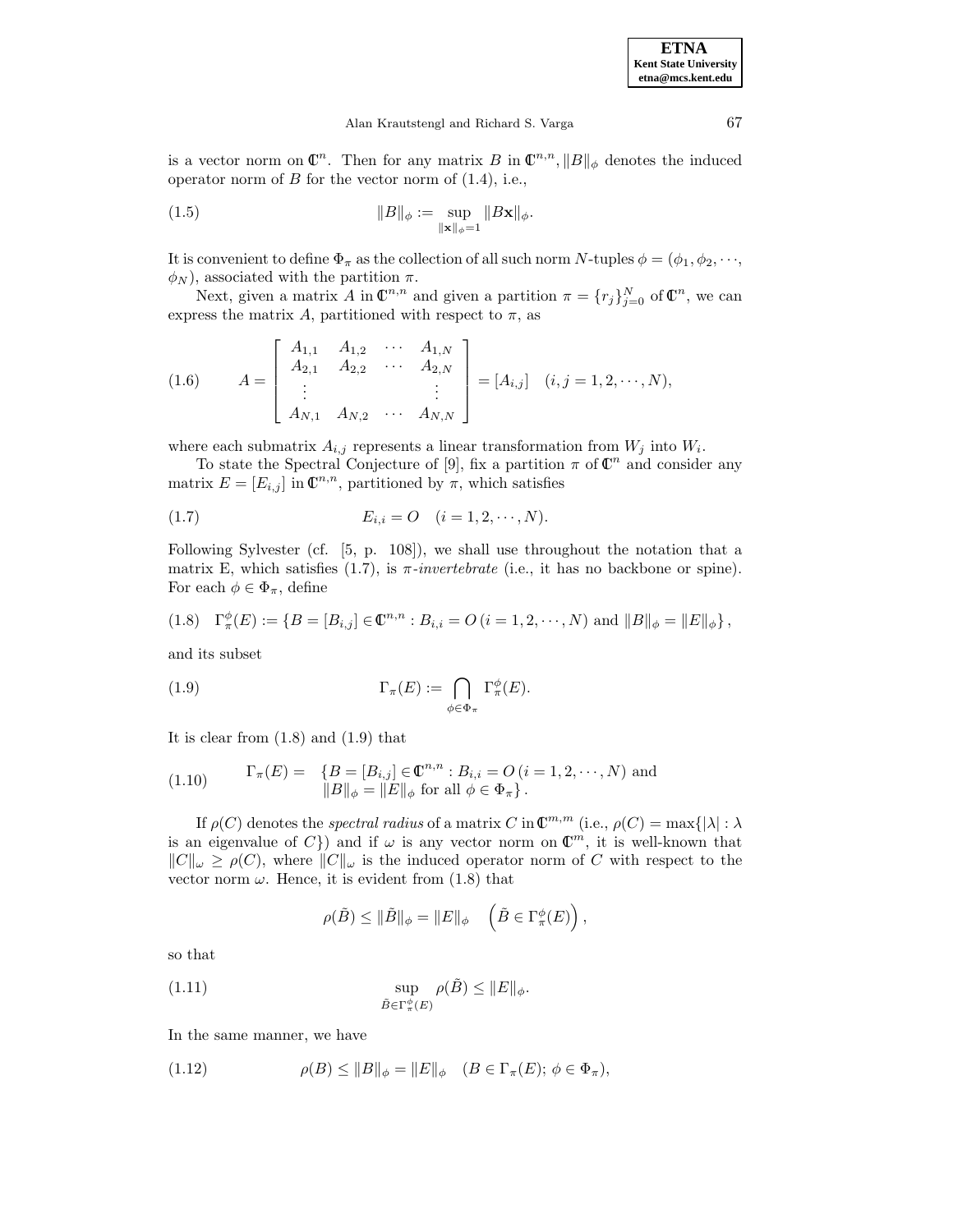

and, since the right side of (1.12) is independent of  $B \in \Gamma_{\pi}(E)$  and since the left side is independent of  $\phi \in \Phi_{\pi}$ , it follows (cf. [9, Theorem 3]) that

(1.13) 
$$
\sup_{B \in \Gamma_{\pi}(E)} \rho(B) \leq \inf_{\phi \in \Phi_{\pi}} ||E||_{\phi}.
$$

It was shown in [9] that equality holds in (1.13) in special cases, such as in the case when the partition  $\pi$  is such that (cf. (1.1)) dim  $W_j = 1$  ( $j = 1, 2, \dots, n$ ), where the Perron-Frobenius theory of nonnegative matrices is used to establish equality in  $(1.13)$ , and in the case when the partitioned matrix E is a weakly cyclic matrix of some index  $p$  (cf. [7, p. 39]), the latter result being due to Robert [6]. It was conjectured in [9] that equality always holds in (1.13), and this is called here the

(1.14) *Spectral Conjecture:* 
$$
\sup_{B \in \Gamma_{\pi}(E)} \rho(B) \stackrel{?}{=} \inf_{\phi \in \Phi_{\pi}} \|E\|_{\phi}.
$$

We show below that this Spectral Conjecture is indeed true, and that a stronger form (to be given below in Theorem 2.1) is valid in general.

**2. Statement of Our Main Result.** To state our main result, some additional notation is needed. Given a partition  $\pi$  of  $\mathbb{C}^n$  and given a matrix  $E = [E_{i,j}]$  in  $\mathbb{C}^{n,n}$ which is  $\pi$ - invertebrate (cf. (1.7)), then for any  $\phi = (\phi_1, \phi_2, \cdots, \phi_N)$  in  $\Phi_{\pi}$ , define

(2.1) 
$$
M_{i,j}^{\phi}(E) := \sup_{\phi_j(X_j) = 1} \phi_i(E_{i,j}X_j) \quad (i, j = 1, 2, \cdots, N),
$$

which is just the operator norm of the linear transformation  $E_{i,j}$  from  $W_j$  into  $W_i$ . The  $N^2$  nonnegative numbers of (2.1) then determine the  $N \times N$  comparison matrix  $\mathcal{M}^\phi(E)$ 

(2.2) 
$$
\mathcal{M}^{\phi}(E) := [M^{\phi}_{i,j}(E)].
$$

For any  $\phi = (\phi_1, \phi_2, \dots, \phi_N)$  in  $\Phi_\pi$  and for any **x** in  $\mathbb{C}^n$  with  $\|\mathbf{x}\|_{\phi} = 1$ , it follows from (1.4) and (2.1), with  $P_j$ **x** :=  $X_j$ , that

$$
||E\mathbf{x}||_{\phi} = \max_{1 \leq i \leq N} \left\{ \phi_i \left( \sum_{j=1}^N E_{i,j} X_j \right) \right\} \leq \max_{1 \leq i \leq N} \left\{ \sum_{j=1}^N \phi_i(E_{i,j} X_j) \right\}
$$
  

$$
\leq \max_{1 \leq i \leq N} \left\{ \sum_{j=1}^N M_{i,j}^{\phi}(E) \phi_j(X_j) \right\} \leq \left\{ \max_{1 \leq i \leq N} \sum_{j=1}^N M_{i,j}^{\phi}(E) \right\} \left\{ \max_{1 \leq j \leq N} \phi_j(X_j) \right\}.
$$

But as  $\|\mathbf{x}\|_{\phi} = 1$  implies from (1.4) that  $\max_{1 \leq j \leq N} \phi_j(X_j) = 1$ , we have

$$
||E\mathbf{x}||_{\phi} \le \max_{1 \le i \le N} \sum_{j=1}^N M_{i,j}^{\phi}(E) = ||\mathcal{M}^{\phi}(E)||_{\infty},
$$

where  $\|\mathcal{M}^{\phi}(E)\|_{\infty}$  is the operator norm of the matrix  $\mathcal{M}^{\phi}(E)$  of (2.2), induced by the norm  $\ell_{\infty}$  on  $\mathbb{C}^{N}$ . As the above holds for any **x** with  $\|\mathbf{x}\|_{\phi} = 1$ , we have

$$
||E||_{\phi} \leq ||\mathcal{M}^{\phi}(E)||_{\infty},
$$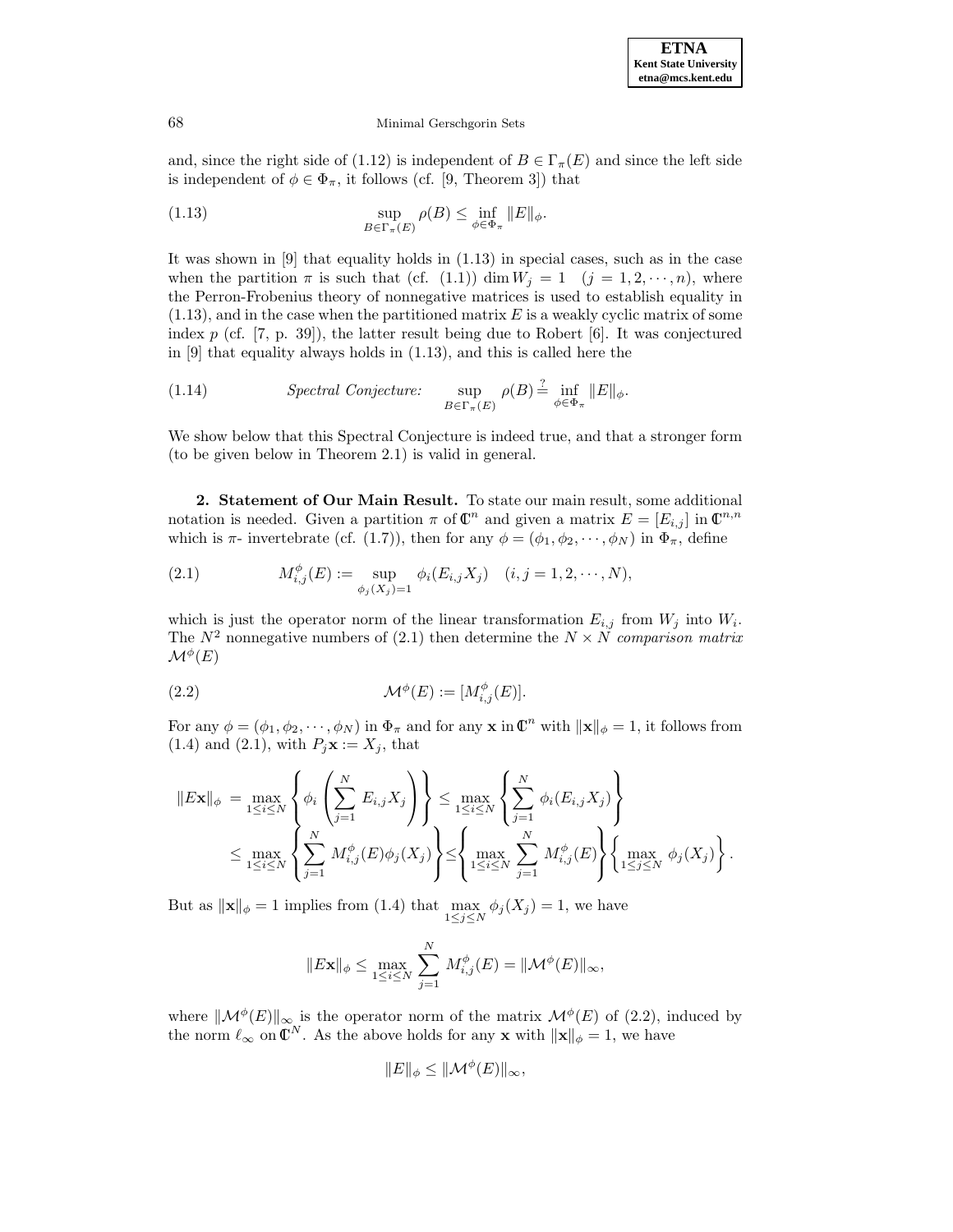from which it follows, using  $(1.11)$  and  $(1.13)$ , that

(2.3) 
$$
\sup_{\tilde{B}\in\Gamma^{\phi}_{\pi}(E)} \rho(\tilde{B}) \leq ||E||_{\phi} \leq ||\mathcal{M}^{\phi}(E)||_{\infty} \quad (\phi \in \Phi_{\pi}),
$$

as well as

(2.4) 
$$
\sup_{B \in \Gamma_{\pi}(E)} \rho(B) \leq \inf_{\phi \in \Phi_{\pi}} ||E||_{\phi} \leq \inf_{\phi \in \Phi_{\pi}} ||\mathcal{M}^{\phi}(E)||_{\infty}.
$$

With this, our main result can be stated as

THEOREM 2.1. Let  $\pi$  be a partition of  $\mathbb{C}^n$ , and let E, in  $\mathbb{C}^{n,n}$ , be  $\pi$ -invertebrate. Then,

(2.5) 
$$
\sup_{B \in \Gamma_{\pi}(E)} \rho(B) = \inf_{\phi \in \Phi_{\pi}} \|E\|_{\phi} = \inf_{\phi \in \Phi_{\pi}} \rho \left(\mathcal{M}^{\phi}(E)\right) = \inf_{\phi \in \Phi_{\pi}} \|\mathcal{M}^{\phi}(E)\|_{\infty}.
$$

The first equality of (2.5) thus affirmatively settles the Spectral Conjecture of (1.14), and the final equality of (2.5), involving the infinity norms of associated comparison matrices, is a further, and perhaps unexpected, characterization.

As might be imagined, the Perron-Frobenius theory of nonnegative matrices plays a role in the proof of Theorem 2.1, since the  $N \times N$  comparison matrix  $\mathcal{M}^{\phi}(E)$  of (2.2) is a nonnegative matrix.

**3. Proof of Theorem 2.1.** Given the partition  $\pi$  of  $\mathbb{C}^n$  and given a matrix  $A = [A_{i,j}]$  in  $\mathbb{C}^{n,n}$  which is partitioned by  $\pi$ , let  $\mathcal{G}_{\pi}(A)$  denote the block-directed graph of A, i.e., given N distinct vertices  $\{v_j\}_{j=1}^N$ , there is an arc from  $v_i$  to  $v_j$ whenever  $A_{i,j} \not\equiv O(i,j = 1,2,\dots, N)$ . This block-directed graph  $\mathcal{G}_{\pi}(A)$  is said to be *strongly connected* if, for any two vertices  $v_i$  and  $v_j$   $(i, j = 1, 2, \dots, N)$ , there is a path, consisting of abutting arcs, from vertex  $v_i$  to vertex  $v_j$ . In this case,  $A = [A_{i,j}]$ is said to be  $\pi$ -block irreducible, and we similarly say that A is  $\pi$ -block reducible if  $\mathcal{G}_{\pi}(A)$  is not strongly connected. As is readily seen, A is  $\pi$ -block irreducible ( $\pi$ -block reducible) if and only its  $N \times N$  comparison matrix (cf. (2.2.))  $\mathcal{M}^{\phi}(A)$  is irreducible (reducible) for each  $\phi$  in  $\Phi_{\pi}$ , in the standard terminology of, say, [7, p. 19 and p. 45]. (We remark that the notion here of  $\pi$ -block irreducibility *differs* from the notion of  $\pi$ -irreducibility of [9].)

PROPOSITION 3.1. Let  $\pi$  be a partition of  $\mathbb{C}^n$ , and let  $A \in \mathbb{C}^{n,n}$ . If A is  $\pi$ -block irreducible, then, given any  $\phi$  in  $\Phi_{\pi}$ , there is a positive vector  $\mathbf{u} = (u_1, u_2, \dots, u_N)^T$ with  $u_j > 0$  for  $j = 1, 2, \dots, N$ , such that the norm N-tuple, defined by

(3.1) 
$$
\tilde{\phi} := \left(\frac{\phi_1}{u_1}, \frac{\phi_2}{u_2}, \cdots, \frac{\phi_N}{u_N}\right),
$$

satisfies

(3.2) 
$$
\rho\left(\mathcal{M}^{\phi}(A)\right) = ||\mathcal{M}^{\tilde{\phi}}(A)||_{\infty} = \rho\left(\mathcal{M}^{\tilde{\phi}}(A)\right).
$$

If A is  $\pi$ -block reducible, then, given any  $\epsilon > 0$ , there is a norm N-tuple  $\tilde{\phi} \in \Phi_{\pi}$ , such that

(3.3) 
$$
\|\mathcal{M}^{\tilde{\phi}}(A)\|_{\infty} \leq \rho \left(\mathcal{M}^{\phi}(A)\right) + \epsilon, \text{ where } \rho \left(\mathcal{M}^{\tilde{\phi}}(A)\right) = \rho \left(\mathcal{M}^{\phi}(A)\right).
$$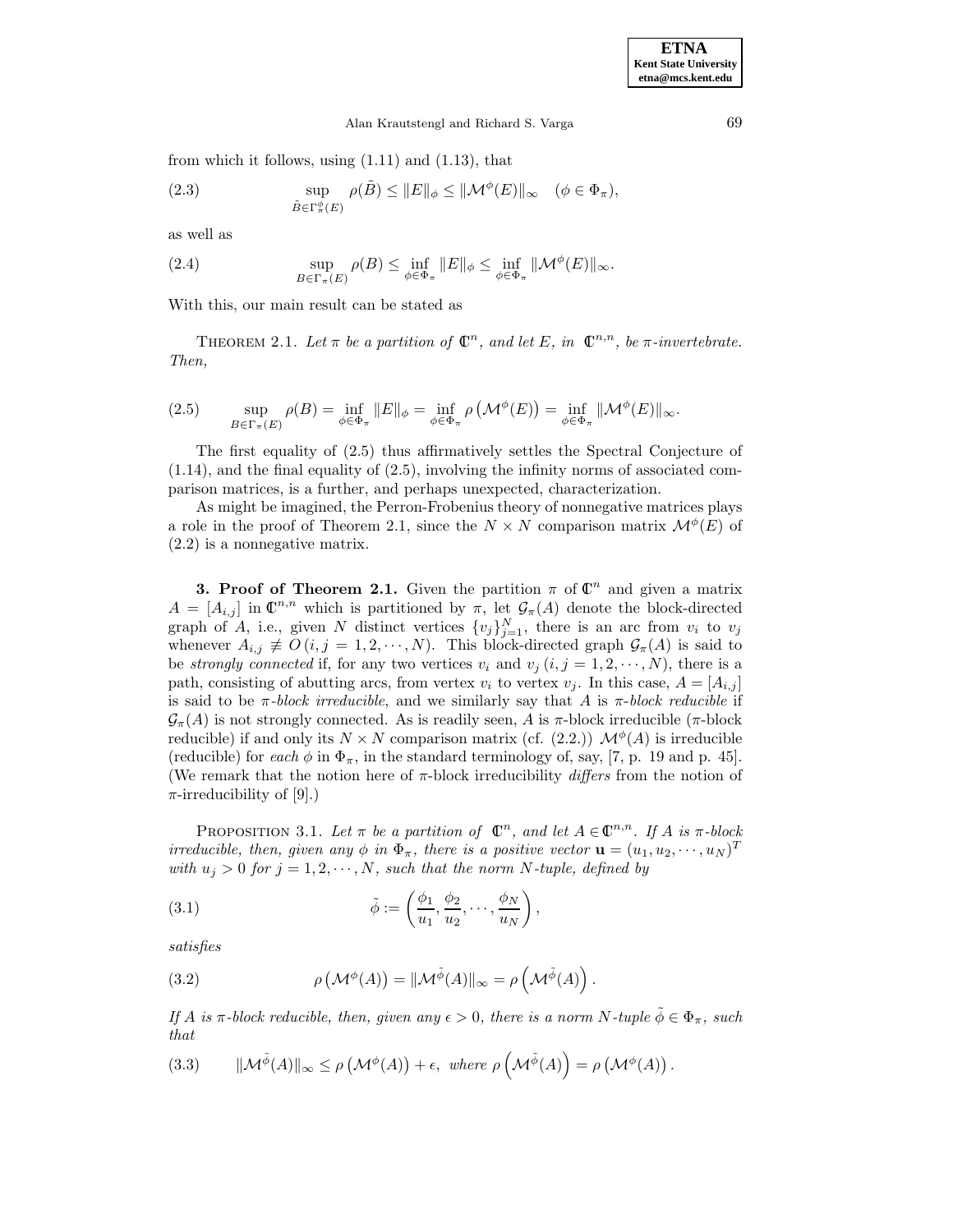*Proof.* As remarked above, if A is  $\pi$ -block irreducible, its comparison matrix,  $\mathcal{M}^{\phi}(A)$ , is an irreducible nonnegative matrix for each  $\phi \in \Phi_{\pi}$ . From the Perron-Frobenius theory of nonnegative irreducible matrices (cf. [7, p. 30]), there is a column vector  $\mathbf{u} = (u_1, u_2, \dots, u_N)^T$  with positive components (dependent on  $\phi$ ) such that

$$
\mathcal{M}^{\phi}(A)\mathbf{u} = \rho \left(\mathcal{M}^{\phi}(A)\right)\mathbf{u}.
$$

With  $D := diag(u_1, u_2, \dots, u_N)$ , so that D is a nonsingular nonnegative matrix, the above equation can be written as

$$
\mathcal{M}^{\phi}(A)D\xi = \rho(\mathcal{M}^{\phi}(A))D\xi, \text{ where } \xi := (1, 1, \cdots, 1)^{T} \in \mathbb{R}^{N},
$$

so that

(3.4) 
$$
D^{-1} \mathcal{M}^{\phi}(A) D \xi = \rho \left( \mathcal{M}^{\phi}(A) \right) \xi.
$$

This implies that the row sums of the nonnegative matrix  $D^{-1}\mathcal{M}^{\phi}(A)D$  are all equal to  $\rho(\mathcal{M}^{\phi}(A))$ . As is well known (cf. [7, p. 15]), this implies

(3.5) 
$$
||D^{-1}\mathcal{M}^{\phi}(A)D||_{\infty} = \rho\left(\mathcal{M}^{\phi}(A)\right).
$$

From (3.1), the norm N-tuple  $\tilde{\phi}$ , which is clearly an element of  $\Phi_{\pi}$ , can be directly verified to satisfy

$$
\mathcal{M}_{i,j}^{\tilde{\phi}}(A) = \frac{u_j}{u_i} \mathcal{M}_{i,j}^{\phi}(A) \quad (i, j = 1, 2, \cdots, N),
$$

so that its associated comparison matrix,  $\mathcal{M}^{\tilde{\phi}}(A)$ , is given by

(3.6) 
$$
\mathcal{M}^{\tilde{\phi}}(A) = D^{-1} \mathcal{M}^{\phi}(A) D.
$$

Hence, (3.5) becomes

$$
\|\mathcal{M}^{\tilde{\phi}}(A)\|_{\infty} = \rho\left(\mathcal{M}^{\phi}(A)\right),\,
$$

which is the first desired equality of (3.2). Then, since  $\mathcal{M}^{\tilde{\phi}}(A)$  and  $\mathcal{M}^{\phi}(A)$  are similar from (3.6), we have  $\rho(\mathcal{M}^{\phi}(A)) = \rho(\mathcal{M}^{\tilde{\phi}}(A))$ , which gives the last desired equality of  $(3.2).$ 

For the case that A in  $\mathbb{C}^{n,n}$  is  $\pi$ -reducible, the proof of (3.3), which is omitted, is based on the notion of the normal reduced form (cf. [7, p. 46]) of the reducible matrix  $\mathcal{M}^{\phi}(A)$ , and on  $\epsilon$ -scalings of this matrix (cf. Householder [2, p. 46]). (A detailed proof of  $(3.3)$  can be found in Krautstengl [4]).  $\Box$ 

Next, given a partition  $\pi$  of  $\mathbb{C}^n$  and given a matrix A in  $\mathbb{C}^{n,n}$ , consider the nonnegative numbers,  $\alpha(A)$  and  $\beta(A)$ , defined by

(3.7) 
$$
\alpha(A) := \inf_{\phi \in \Phi_{\pi}} ||\mathcal{M}^{\phi}(A)||_{\infty} \text{ and } \beta(A) := \inf_{\phi \in \Phi_{\pi}} \rho \left(\mathcal{M}^{\phi}(A)\right).
$$

Since  $\|\mathcal{M}^{\phi}(A)\|_{\infty} \geq \rho(\mathcal{M}^{\phi}(A))$  for any  $\phi \in \Phi_{\pi}$ , it is evident that

$$
\alpha(A) \ge \beta(A).
$$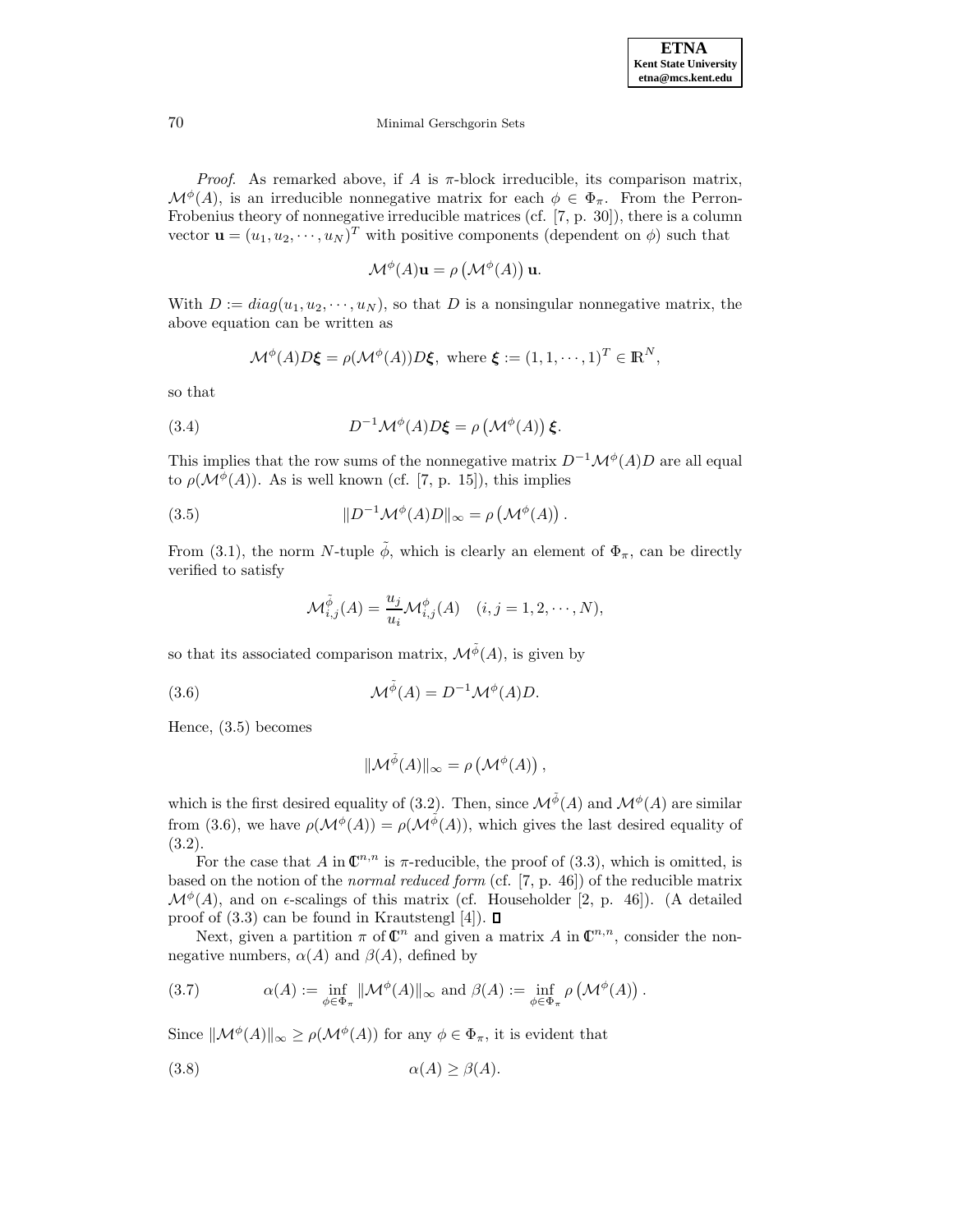On the other hand, using appropriate sequences of norm N-tuples, it is a straightforward consequence of Proposition 3.1 that equality holds in (3.8) in all cases, which we state as

COROLLARY 3.2. For any partition  $\pi$  of  $\mathbb{C}^n$  and for any A in  $\mathbb{C}^{n,n}$ , partitioned by  $\pi$ ,

(3.9) 
$$
\inf_{\phi \in \Phi_{\pi}} \rho \left( \mathcal{M}^{\phi}(A) \right) = \inf_{\phi \in \Phi_{\pi}} ||\mathcal{M}^{\phi}(A)||_{\infty}.
$$

We remark, on comparing  $(2.4)$  and  $(3.9)$ , that to establish Theorem 2.1, it suffices to show that

(3.10) 
$$
\sup_{B \in \Gamma_{\pi}(E)} \rho(B) \stackrel{?}{=} \inf_{\phi \in \Phi_{\pi}} \rho(\mathcal{M}^{\phi}(B)).
$$

Next, given a partition  $\pi$  of  $\mathbb{C}^n$ , we set

(3.11) 
$$
\Phi_{\pi,\infty} := \{ \psi = (\psi_1, \psi_2, \cdots, \psi_N) : \psi_i(\mathbf{u}) = ||S_i \mathbf{u}||_{\infty} \text{ for all } \mathbf{u} \in W_i, \\ \text{where } S_i \text{ is a nonsingular matrix in } \mathbb{C}^{p_i, p_i} \},
$$

so that

$$
\Phi_{\pi,\infty} \subset \Phi_{\pi}.
$$

It is obvious that  $\Phi_{\pi,\infty}$  is a *proper* subset of  $\Phi_{\pi}$  if and only if  $\max_{1\leq i\leq N} p_i > 1$ . For  $\psi =$  $(\psi_1, \psi_2, \cdots, \psi_N) \in \Phi_{\pi,\infty}$ , its associated nonsingular matrices  $\{S_i\}_{i=1}^N$ , from (3.11), then define the nonsingular block-diagonal matrix

(3.13) 
$$
\mathcal{S} := diag(S_1, S_2, \cdots, S_N) \in \mathbb{C}^{n,n},
$$

and, conversely, each such nonsingular block diagonal matrix in (3.13), with  $S_i \in$  $\mathbb{C}^{p_i,p_i}$   $(i = 1, 2, \dots, N)$ , defines a norm N-tuple in  $\Phi_{\pi,\infty}$ . With the definitions of (2.1) and (3.11), we note, for any  $\psi = (\psi_1, \psi_2, \cdots, \psi_N)$  in  $\Phi_{\pi,\infty}$  and for any matrix  $B = [B_{i,j}]$  in  $\mathbb{C}^{n,n}$ , which is partitioned by  $\pi$ , that

(3.14) 
$$
M_{i,j}^{\psi}(B) = ||S_i B_{i,j} S_j^{-1}||_{\infty} \quad (i,j = 1,2,\cdots,N).
$$

In analogy with the definition of  $\Gamma_{\pi}(E)$  of (1.10) where  $E = [E_{i,j}]$  in  $\mathbb{C}^{n,n}$  is  $\pi$ -invertebrate, we also set

(3.15) 
$$
\Gamma_{\pi,\infty}(E) := \{ B = [B_{i,j}] \in \mathbb{C}^{n,n} : B_{i,i} = O (i = 1, 2, \cdots, N) \text{ and } ||B||_{\psi} = ||E||_{\psi} \text{ for all } \psi \in \Phi_{\pi,\infty} \},
$$

which gives

$$
\Gamma_{\pi,\infty}(E) \supset \Gamma_{\pi}(E).
$$

However, a close examination of the constructions in the proof of Theorem 4.3 of [9], based on  $\ell_{\infty}$ -type norms, shows in fact that

(3.16) 
$$
\Gamma_{\pi,\infty}(E) = \Gamma_{\pi}(E).
$$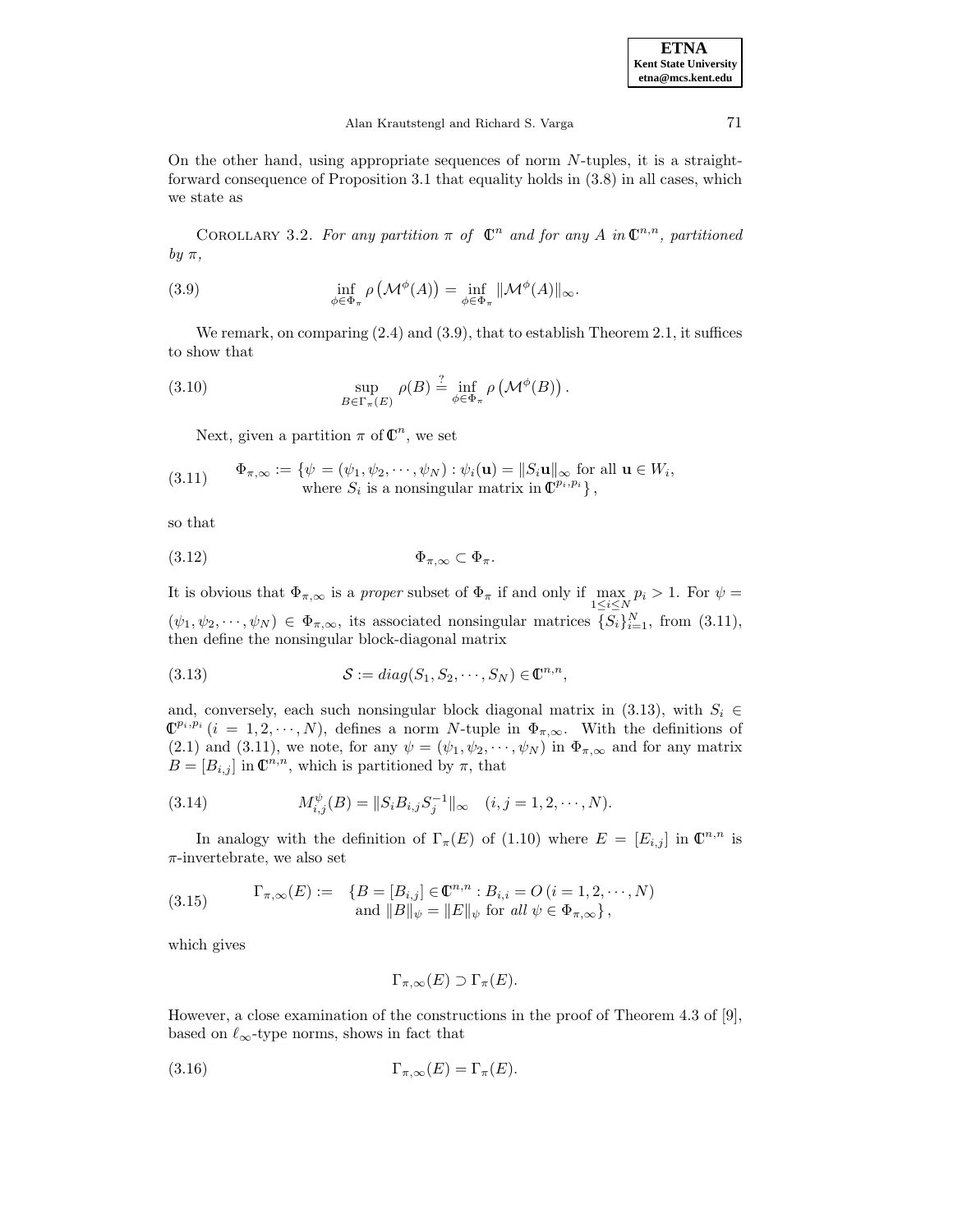#### **ETNA Kent State University etna@mcs.kent.edu**

# 72 Minimal Gerschgorin Sets

Hence, the inequalities of  $(2.4)$  can be expressed, using the equalities of  $(3.9)$  and (3.16), as

$$
(3.17) \sup_{B \in \Gamma_{\pi,\infty}(E)} \rho(B) \le \inf_{\phi \in \Phi_{\pi}} \|E\|_{\phi} \le \inf_{\phi \in \Phi_{\pi}} \rho \left(\mathcal{M}^{\phi}(E)\right) \le \inf_{\psi \in \Phi_{\pi,\infty}} \rho \left(\mathcal{M}^{\psi}(E)\right),
$$

where the last inequality follows from the inclusion of (3.12). Thus, to establish Theorem 2.1, it now suffices to show that

(3.18) 
$$
\sup_{B \in \Gamma_{\pi,\infty}(E)} \rho(B) \stackrel{?}{=} \inf_{\psi \in \Phi_{\pi,\infty}} \rho(\mathcal{M}^{\psi}(E)).
$$

For notational convenience, we also define, for any  $\phi \in \Phi_{\pi}$ ,

(3.19) 
$$
\Omega^{\phi}_{\pi}(E) := \{ B = [B_{i,j}] \in \mathbb{C}^{n,n} : B_{i,i} = O \text{ and } M^{\phi}_{i,j}(B) = M^{\phi}_{i,j}(E) \newline (i, j = 1, 2, \cdots, N) \}.
$$

PROPOSITION 3.3. Let  $\pi$  be a partition of  $\mathbb{C}^n$ , and let E, in  $\mathbb{C}^{n,n}$ , be  $\pi$ invertebrate. Then for any  $\psi = (\psi_1, \psi_2, \dots, \psi_N) \in \Phi_{\pi,\infty}$ , there is a matrix  $\tilde{B} \in \Omega^{\psi}_{\pi}(E)$ such that

(3.20) 
$$
\rho(\tilde{B}) = \rho(\mathcal{M}^{\psi}(E)).
$$

*Proof.* For any  $\psi \in \Phi_{\pi,\infty}$ , let  $\hat{B} = [\hat{B}_{i,j}]$  in  $\mathbb{R}^{n,n}$ , partitioned by  $\pi$ , be defined by means of

(3.21) 
$$
\hat{B}_{i,j} := M_{i,j}^{\psi}(E) \cdot Y_{i,j} \quad (i,j = 1,2,\cdots,N),
$$

where the  $M_{i,j}^{\psi}(E)$ 's are the scalars of (2.1), and where the block submatrix  $Y_{i,j}$ , a matrix in  $\mathbb{R}^{p_i,p_j}$ , is defined by

$$
(3.22) \begin{cases} Y_{i,j} := I_{p_i} \text{ if } i = j, \\ Y_{i,j} := \left[ \frac{I_{p_j}}{O_{p_i - p_j, p_j}} \right] \text{ if } p_i > p_j, \text{ and } Y_{i,j} := \left[ I_{p_i} | O_{p_i, p_j - p_i} \right] \text{ if } p_i < p_j; \end{cases}
$$

here,  $I_r$  denotes the  $r \times r$  identity matrix and  $O_{s,t}$  denotes the null matrix in  $\mathbb{R}^{s,t}$ . Note that each submatrix  $Y_{i,j}$  has a *unit main diagonal*, i.e.,

$$
[Y_{i,j}]_{k,k} = 1 \quad (k = 1, 2, \cdots, \min(p_i; p_j)),
$$

with all remaining entries of  $Y_{i,j}$  being zero. Note that since  $E_{i,i} = O$ , so that  $M_{i,i}^{\psi}(E) = 0$ , then (3.21) implies that  $\hat{B}_{i,i} = O$  for all  $i = 1, 2, \cdots N$ . In addition, it is evident from (3.21) and (3.22) that the partitioned matrix  $\hat{B} = [\hat{B}_{i,j}]$ , of (3.21), is a nonnegative matrix, as is each of its powers,  $(\hat{B})^k$ ,  $k = 1, 2, \cdots$ .

We next bound the powers  $(\hat{B})^k=:[\hat{B}^{(k)}_{i,j}],$  for all  $k=1,2,\cdots$  . With  $[(\mathcal{M}^{\psi}(E))^k]_{i,j}$ denoting the  $(i, j)$ -th entry of the matrix  $(\mathcal{M}^{\psi}(E))^k$  in  $\mathbb{R}^{N,N}$ , consider the nonnegative matrix  $C^{(k)}$ , partitioned by  $\pi$ , where

(3.23) 
$$
C^{(k)} := [C_{i,j}^{(k)}] \in \mathbb{R}^{n,n} \quad (k = 1, 2, \cdots),
$$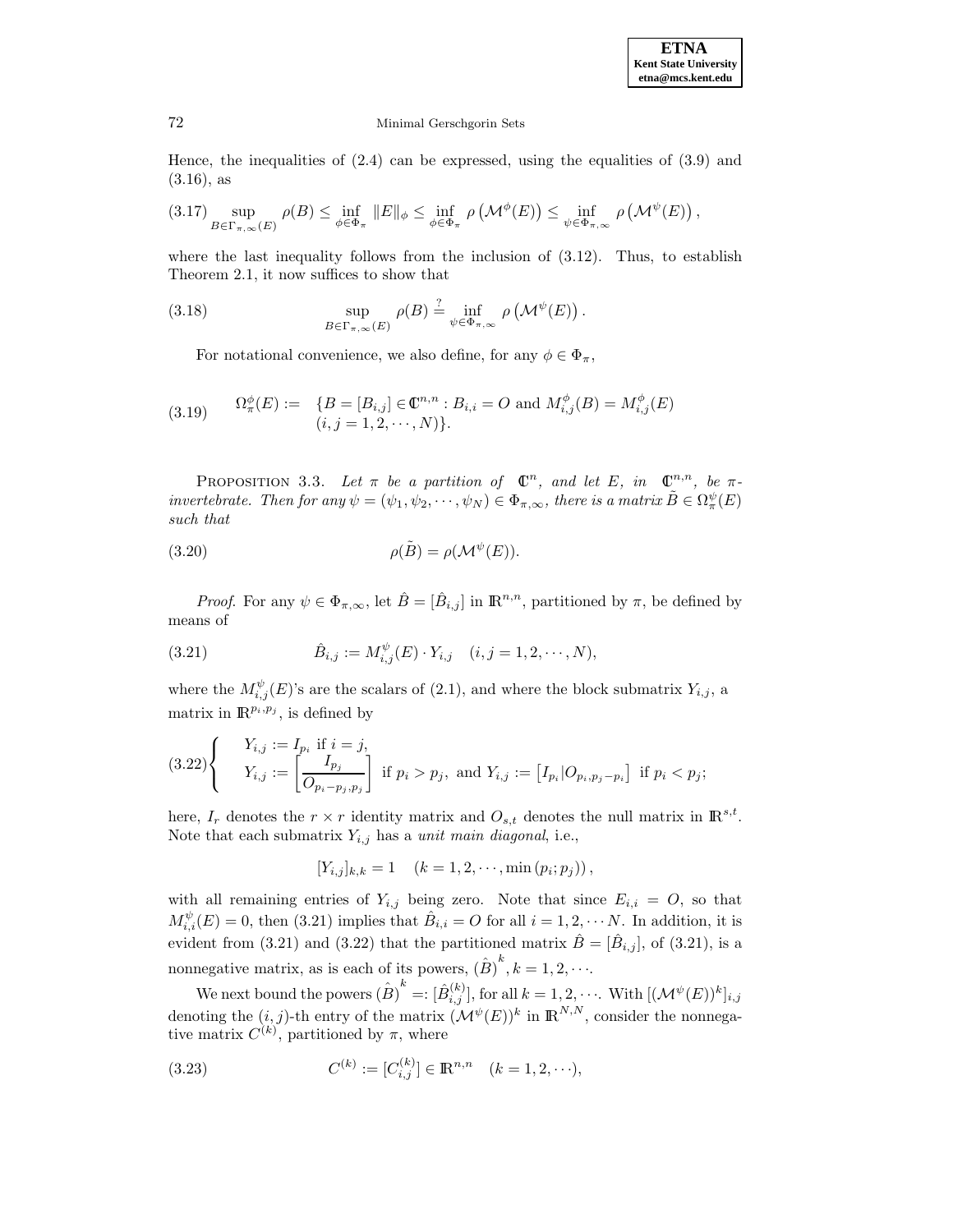and where its submatrices,  $C_{i,j}^{(k)}$ , are defined by

(3.24) 
$$
C_{i,j}^{(k)} := \left[ \left( \mathcal{M}^{\psi}(E) \right)^k \right]_{i,j} \cdot Y_{i,j} \quad (i,j = 1,2,\cdots,N; \ k = 1,2,\cdots).
$$

In other words, each submatrix  $C_{i,j}^{(k)}$  is the nonnegative submatrix  $Y_{i,j}$  of (3.22), multiplied by the nonnegative scalar  $[(\mathcal{M}^{\psi}(E))^{k}]_{i,j}$ . We claim that, as nonnegative matrices,

(3.25) 
$$
\hat{B}_{i,j}^{(k)} \leq C_{i,j}^{(k)} \quad (i,j = 1, 2, \cdots, N; k = 1, 2, \cdots),
$$

and we claim, moreover, that *equality* holds in  $(3.25)$  in the  $(1, 1)$ -entry and in all (zero) off-diagonal entries of these submatrices, for all  $i, j = 1, 2, \dots, N$ , and for all  $k = 1, 2, \dots$ . The key for seeing this is to verify, inductively, that any matrix product

$$
\prod_{j=1}^{m} Y_{s_{j-1},s_j} := Y_{s_0,s_1} \cdot Y_{s_1,s_2} \cdots Y_{s_{m-1},s_m} \quad (\text{in } \mathbb{R}^{s_0,s_m})
$$

has, with the notations of (3.22), the form

$$
(3.26) \quad \prod_{j=1}^{m} Y_{s_{j-1},s_j} = \left[ \frac{I_r}{O_{s_0-r,r}} \left[ \frac{O_{r,s_m-r}}{O_{s_0-r,s_m-r}} \right], \text{ where } r := \min_{0 \le j \le m} \{p_{s_j}\}.
$$

Hence, the matrix product of  $(3.26)$  has exactly r (diagonal) entries which are unity, with all other entries zero. Note that as r of  $(3.26)$  is at least unity, the  $(1, 1)$ -entry of any such matrix product is always unity. Consequently, from the definition of (3.22) we have

$$
\prod_{j=1}^{m} Y_{s_{j-1},s_j} \le Y_{s_0,s_m},
$$

where equality necessarily holds at least in the  $(1, 1)$ -entry, as well as trivially in all (zero) off-diagonal entries. Because the matrix products of (3.26) occur naturally in the powers of  $\hat{B}$ , then, on taking into account the nonnegative multipliers  $M_{i,j}^{\psi}(E)$  in (3.21) and  $[({\mathcal M}^{\psi}(E))^k]_{i,j}$  in (3.24), the claims for (3.25) follow.

As an example illustrating the inequalities of (3.25), consider the partition  $\pi$  :=  $\{0, 2, 5, 7\}$  of  $\mathbb{C}^{7,7}$ , so that  $p_1 = \dim W_1 = 2$ ,  $p_2 = \dim W_2 = 3$ , and  $p_3 = \dim W_3 = 2$ . If we have, say,

$$
\mathcal{M}^{\psi}(E) = \left[ \begin{array}{ccc} 0 & 1 & 2 \\ 3 & 0 & 3 \\ 2 & 1 & 0 \end{array} \right],
$$

then  $\hat{B}$  in  $\mathbb{R}^{7,7}$  is given from (3.21) by

|                |                |                         |                                                                  | $0 \begin{pmatrix} 1 & 0 & 0 & 2 & 0 \end{pmatrix}$ |                |                          |  |
|----------------|----------------|-------------------------|------------------------------------------------------------------|-----------------------------------------------------|----------------|--------------------------|--|
| 0              | $\overline{0}$ | $\overline{0}$          | $\mathbf{1}$                                                     | $\Omega$                                            | $\overline{0}$ | 2                        |  |
| 3              |                |                         |                                                                  | $\overline{0}$                                      | $\overline{3}$ | $\overline{\phantom{0}}$ |  |
|                |                |                         | $\begin{array}{c cc} 0 & 0 & 0 & 0 \\ 3 & 0 & 0 & 0 \end{array}$ |                                                     | $\overline{0}$ | $\overline{3}$           |  |
| $\Omega$       | $\bar{0}$      | $\mathbf{1} \mathbf{0}$ | $\overline{0}$                                                   | $\overline{0}$                                      | $\overline{0}$ | $\theta$                 |  |
| $\overline{2}$ |                |                         | $0 \quad 1 \quad 0 \quad 0$                                      |                                                     | $\overline{0}$ | - 0                      |  |
|                | $\frac{1}{2}$  | $\overline{0}$          | $\mathbf{1}$                                                     | $\overline{0}$                                      | $\overline{0}$ |                          |  |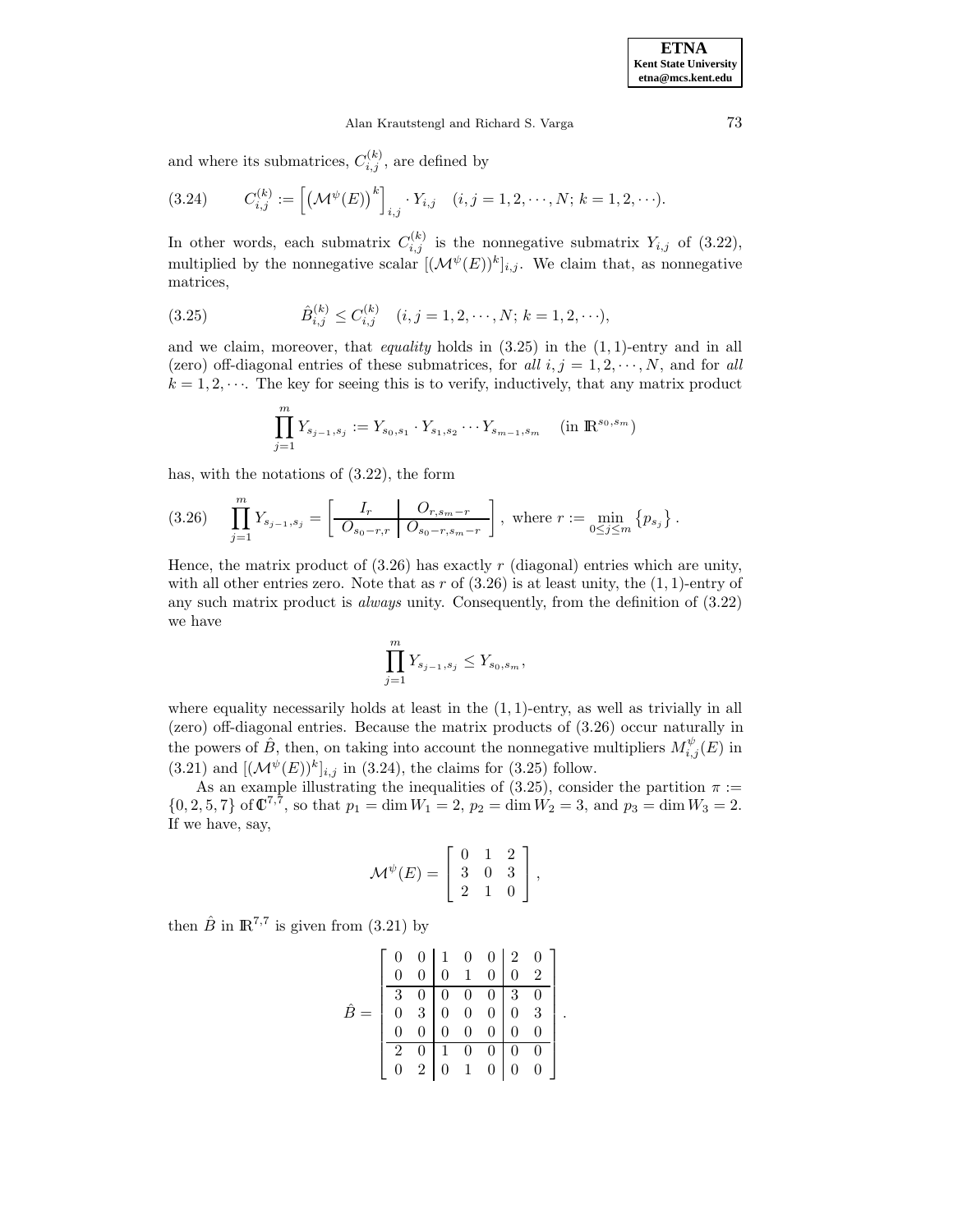,

# 74 Minimal Gerschgorin Sets

It can be verified in this case that

$$
(\mathcal{M}^{\psi}(E))^5 = \begin{bmatrix} 204 & 124 & 236 \\ 372 & 192 & 372 \\ 236 & 124 & 204 \end{bmatrix}, \quad (\hat{B})^5 = \begin{bmatrix} 204 & 0 & 124 & 0 & 0 & 236 & 0 \\ 0 & 204 & 0 & 124 & 0 & 0 & 236 \\ 372 & 0 & 192 & 0 & 0 & 372 & 0 \\ 0 & 372 & 0 & 192 & 0 & 0 & 372 \\ 0 & 0 & 0 & 0 & 0 & 0 & 0 \\ 236 & 0 & 124 & 0 & 0 & 204 & 0 \\ 0 & 236 & 0 & 124 & 0 & 0 & 204 \end{bmatrix}
$$

while

|           | 204      |     | 124 |     | $\theta$ | 236 |     |  |
|-----------|----------|-----|-----|-----|----------|-----|-----|--|
|           | $\theta$ | 204 |     | 124 | $\theta$ |     | 236 |  |
|           | 372      |     | 192 |     |          | 372 |     |  |
| $C^{(5)}$ |          | 372 |     | 192 | 0        |     | 372 |  |
|           |          |     |     |     | 192      |     |     |  |
|           | 236      |     | 124 |     |          | 204 |     |  |
|           |          | 236 |     | 124 | 0        |     | 204 |  |

This illustrates the inequalities of (3.25) and the subsequent claims.

The inequalities of (3.25) can be used as follows. Because equality always holds in (3.25) in at least the (1, 1)-entry of each submatrix, the trace of  $(\hat{B})^k$  then satisfies the inequalities

$$
(3.27) \qquad \text{tr}\left[\left(\mathcal{M}^{\psi}(E)\right)^{k}\right] \leq \text{tr}\left[\left(\hat{B}\right)^{k}\right] \leq d \cdot \text{tr}\left[\left(\mathcal{M}^{\psi}(E)\right)^{k}\right] \quad (k=1,2,\cdots),
$$

where  $d := \max_{1 \leq i \leq N} p_i$  (where  $p_i := \dim W_i$ ). As d is independent of k, then taking k-th roots gives

(3.28) 
$$
\overline{\lim}_{k \to \infty} \left\{ \text{tr} \left[ \left( \mathcal{M}^{\psi}(E) \right)^k \right] \right\}^{1/k} = \overline{\lim}_{k \to \infty} \left\{ \text{tr} \left[ \left( \hat{B} \right)^k \right] \right\}^{1/k}.
$$

But as  $\mathcal{M}^{\psi}(E)$ , in  $\mathbb{R}^{N,N}$ , and  $\hat{B}$ , in  $\mathbb{R}^{n,n}$ , are nonnegative matrices, it is essentially well-known (and this can be found in Kingman [3]) that the quantities in (3.28) are, respectively,  $\rho(\mathcal{M}^{\psi}(E))$  and  $\rho(\hat{B})$ ; whence,

(3.29) 
$$
\rho\left(\mathcal{M}^{\psi}(E)\right) = \rho(\hat{B}).
$$

(For a recent more general result, involving traces of powers of matrices and spectral radii, see Fiedler and Pták [1, Prop. 3.7].)

Next, since  $\psi = (\psi_1, \psi_2, \cdots, \psi_N)$  in  $\Phi_{\pi,\infty}$  defines (cf. (3.13)) the nonsingular block-diagonal matrix  $S = diag(S_1, S_2, \dots, S_N)$  in  $\mathbb{C}^{n,n}$ , set

(3.30) 
$$
\tilde{B} := \mathcal{S}^{-1} \hat{B} \mathcal{S}, \text{ and write } \tilde{B} = [\tilde{B}_{i,j}],
$$

where the last expression in (3.30) denotes the partitioning of  $\tilde{B}$  with respect to  $\pi$ . As  $\tilde{B}$  is similar to  $\tilde{B}$  from (3.30), it follows from (3.29) that

(3.31) 
$$
\rho\left(\mathcal{M}^{\psi}(E)\right) = \rho(\tilde{B}).
$$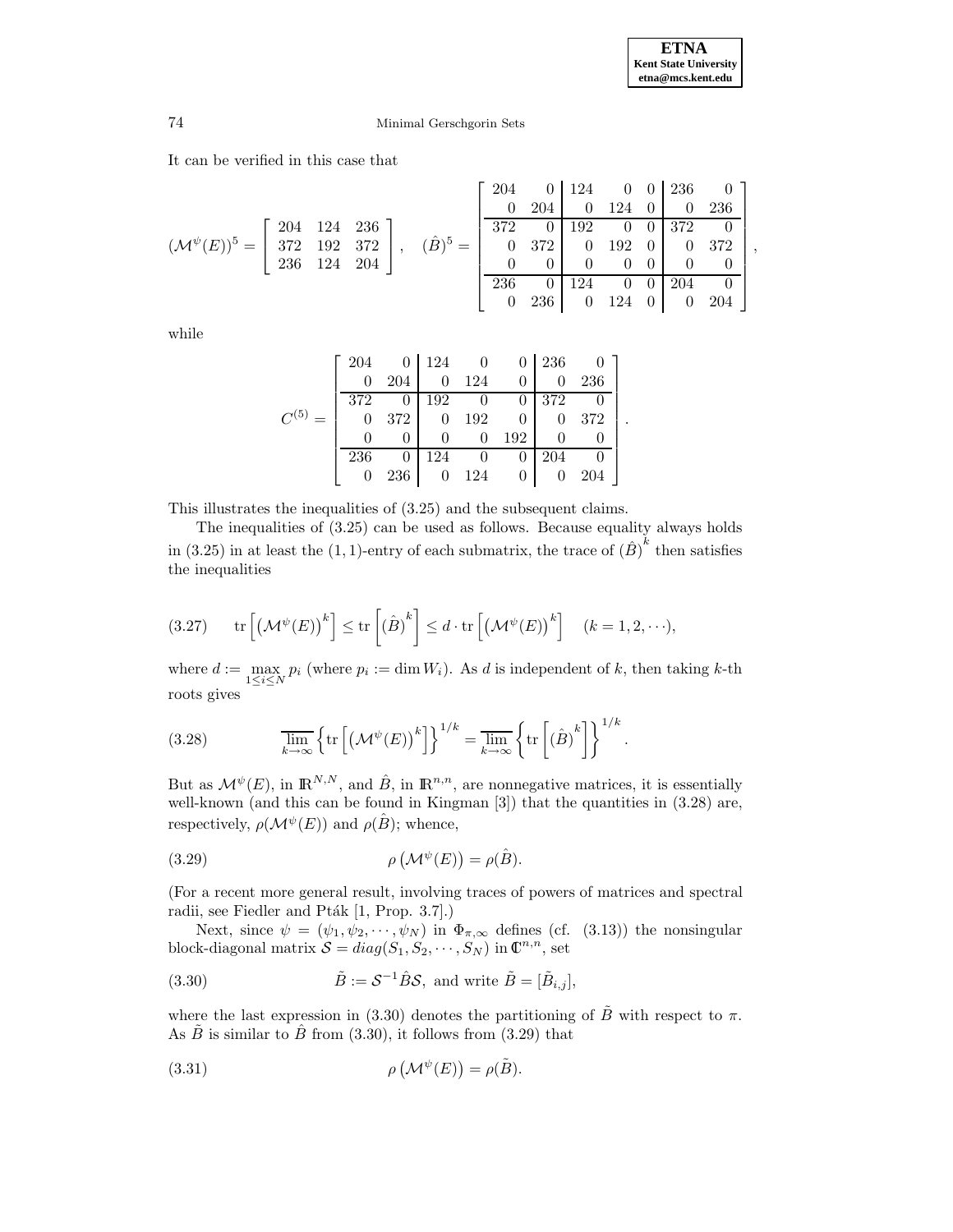| <b>ETNA</b>                  |
|------------------------------|
| <b>Kent State University</b> |
| etna@mcs.kent.edu            |

To complete the proof of Proposition 3.3, it remains to show that  $\tilde{B} \in \Omega_{\pi,\infty}^{\psi}(E)$ . From (3.30), the submatrices  $\tilde{B}_{i,j}$ , of  $\tilde{B}$ , and  $\hat{B}_{i,j}$ , of  $\hat{B}$ , are related through

(3.32) 
$$
\tilde{B}_{i,j} = S_i^{-1} \hat{B}_{i,j} S_j \quad (i, j = 1, 2, \cdots, N),
$$

so that from (3.14) and (3.32),

$$
M_{i,j}^{\psi}(\tilde{B}) = \|S_i \tilde{B}_{i,j} S_j^{-1}\|_{\infty} = \|S_i (S_i^{-1} \hat{B}_{i,j} S_j) S_j^{-1}\|_{\infty} = \| \hat{B}_{i,j} \|_{\infty} = M_{i,j}^{\psi}(E) \cdot \|Y_{i,j}\|_{\infty},
$$

the last equality following from  $(3.21)$ . On using the definition of  $Y_{i,j}$  of  $(3.22)$ , it is easily seen that  $||Y_{i,j}||_{\infty} = 1$  in all cases (for square or rectangular submatrices). Hence,

$$
M_{i,j}^{\psi}(\tilde{B}) = M_{i,j}^{\psi}(E) \quad (i, j = 1, 2, \cdots, N),
$$

proving (cf. (3.19)) that  $\tilde{B} \in \Omega_{\pi}^{\psi}(E)$ .

As a consequence of Proposition 3.3, we next have

PROPOSITION 3.4. Let  $\pi$  be a partition of  $\mathbb{C}^n$ , and let E, in  $\mathbb{C}^{n,n}$ , be  $\pi$ invertebrate. Then for any  $\psi \in \Phi_{\pi,\infty}$ ,

(3.33) 
$$
\sup_{B \in \Omega^{\psi}_{\pi}(E)} \rho(B) = \rho(\mathcal{M}^{\psi}(E)).
$$

*Proof.* Fixing  $\psi \in \Phi_{\pi,\infty}$ , we first show that

(3.34) 
$$
\sup_{B \in \Omega^{\psi}_\pi(E)} \rho(B) \le \rho \left(\mathcal{M}^{\psi}(E)\right).
$$

For  $B = [B_{i,j}]$  in  $\Omega_{\pi}^{\psi}(E)$ , let  $\sigma(B)$  denote the set of all eigenvalues of B, and let  $\lambda \in \sigma(B)$ . Hence,  $Bx = \lambda x$  for some  $x \neq 0$ , which we can express, with the partition  $\pi$ , as  $\lambda X_i = \sum$ N  $j=1$  $B_{i,j}X_j$   $(i = 1, 2, \dots, N)$ . On applying the norms  $\psi_i$ , this gives

(3.35) 
$$
|\lambda| \cdot \psi_i(X_i) = \psi_i \left( \sum_{j=1}^N B_{i,j} X_j \right) \le \sum_{j=1}^N \psi_i (B_{i,j} X_j)
$$

$$
\le \sum_{j=1}^N M_{i,j}^{\psi}(B) \psi_j(X_j) = \sum_{j=1}^N M_{i,j}^{\psi}(E) \psi_j(X_j),
$$

for all  $i = 1, 2, \dots, N$ , the last equality following from the fact (cf. (3.19)) that  $B \in \Omega^{\psi}_{\pi}(E)$ . With the notation of (2.2), the inequalities in (3.35) can be simply expressed in matrix form as

(3.36) 
$$
|\lambda| \cdot \begin{bmatrix} \psi_1(X_1) \\ \psi_2(X_2) \\ \vdots \\ \psi_N(X_N) \end{bmatrix} \le \mathcal{M}^{\psi}(E) \cdot \begin{bmatrix} \psi_1(X_1) \\ \psi_2(X_2) \\ \vdots \\ \psi_N(X_N) \end{bmatrix},
$$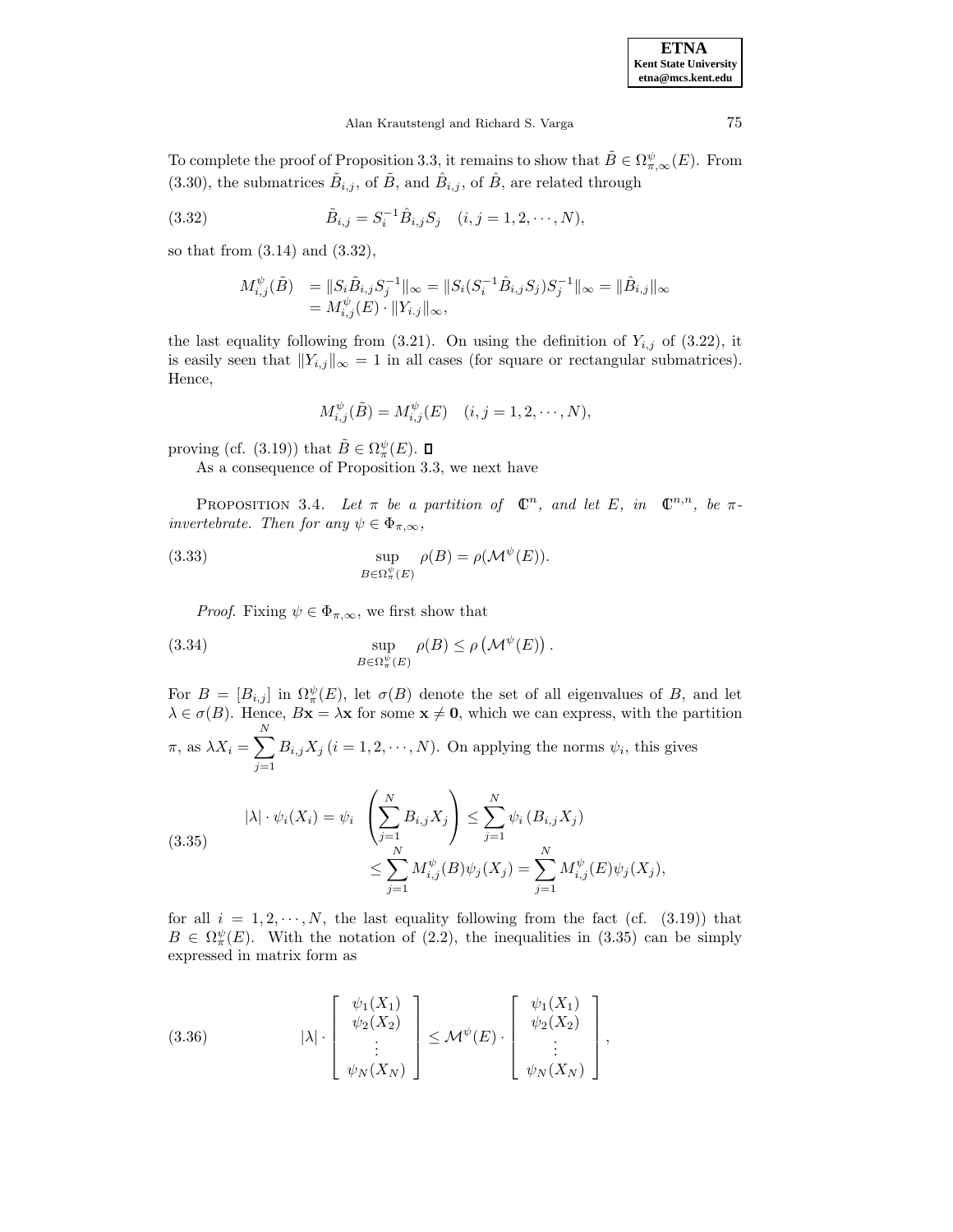where  $\mathcal{M}^{\psi}(E)$  is a nonnegative matrix in  $\mathbb{R}^{N,N}$ , and where the  $\psi_i(X_i)$ 's are nonnegative numbers with  $\max_{1 \leq i \leq N} \psi_i(X_i) > 0$ . It is a familiar consequence (cf. [7, p. 47]) of the Perron-Frobenius theory of nonnegative matrices that the inequalities of (3.36) imply that

$$
|\lambda| \le \rho \left(\mathcal{M}^{\psi}(E)\right).
$$

As the above inequality holds for any  $\lambda \in \sigma(B)$  and for any  $B \in \Omega^{\psi}_\pi(E)$ , we have the inequality of (3.34). But on applying (3.20) of Proposition 3.3, there is a  $\widetilde{B} \in \Omega_{\pi,\infty}^{\psi}(E)$ with  $\rho(\tilde{B}) = \rho(\mathcal{M}^{\psi}(E))$ , which then gives the desired case of equality in (3.33).  $\Box$ 

As an immediate consequence of (3.33) of Proposition 3.4, we have

COROLLARY 3.5. Let  $\pi$  be a partition of  $\mathbb{C}^n$  and let E, in  $\mathbb{C}^{n,n}$ , be  $\pi$ -invertebrate. Then,

(3.37) 
$$
\inf_{\psi \in \Phi_{\pi,\infty}} \left\{ \sup_{B \in \Omega_{\pi}^{\psi}(E)} \rho(B) \right\} = \inf_{\psi \in \Phi_{\pi,\infty}} \left\{ \rho \left( \mathcal{M}^{\psi}(E) \right) \right\}.
$$

On recalling the string of inequalities in  $(3.17)$ , we now have from  $(3.37)$  that

$$
(3.38) \sup_{B \in \Gamma_{\pi,\infty}(E)} \rho(B) \le \inf_{\phi \in \Phi_{\pi}} \|E\|_{\phi} \le \inf_{\psi \in \Phi_{\pi,\infty}} \rho\left(\mathcal{M}^{\psi}(E)\right) = \inf_{\psi \in \Phi_{\pi,\infty}} \left\{ \sup_{B \in \Omega_{\pi}^{\psi}(E)} \rho(B) \right\}.
$$

Thus, in order to finally complete the proof of Theorem 2.1, it suffices from (3.38) to establish

(3.39) 
$$
\sup_{B \in \Gamma_{\pi,\infty}(E)} \rho(B) \stackrel{?}{=} \inf_{\psi \in \Phi_{\pi,\infty}} \left\{ \sup_{B \in \Omega_{\pi}^{\psi}(E)} \rho(B) \right\}.
$$

With the definition of the set  $\Omega_{\pi}^{\phi}(E)$  of (3.19), we next set

(3.40) 
$$
\Omega_{\pi}(E) := \bigcap_{\phi \in \Phi_{\pi}} \Omega_{\pi}^{\phi}(E) = \bigcap_{\psi \in \Phi_{\pi,\infty}} \Omega_{\pi}^{\psi}(E),
$$

the second equality following from the constructions in the proof of Theorem 4.3 of [9]. It also follows from Theorem 4.3 of [9] that  $B = [B_{i,j}]$  is in  $\Omega_{\pi}(E)$  if and only if, for each pair of integers  $(k,\ell)$  with  $1 \leq k,\ell \leq N$ , there exists a real parameter  $\theta_{k,\ell}$ (with  $0 \leq \theta_{k,\ell} \leq 2\pi$ ) such that

(3.41) 
$$
B_{k,\ell} = \exp(i\theta_{k,\ell}) \cdot E_{k,\ell} \quad (k,\ell = 1,2,\cdots,N).
$$

But then, from the definition of  $\Gamma_{\pi,\infty}(E)$  in (3.15) and from (3.16), we see that

(3.42) 
$$
\Gamma_{\pi,\infty}(E) = \Omega_{\pi}(E).
$$

Thus, with (3.42), we can equivalently express (3.39) (for what is needed to complete the proof of Theorem 2.1) as

(3.43) 
$$
\sup_{B \in \Omega_{\pi}(E)} \rho(B) \stackrel{?}{=} \inf_{\psi \in \Phi_{\pi,\infty}} \left\{ \sup_{B \in \Omega_{\pi}^{\psi}(E)} \rho(B) \right\}.
$$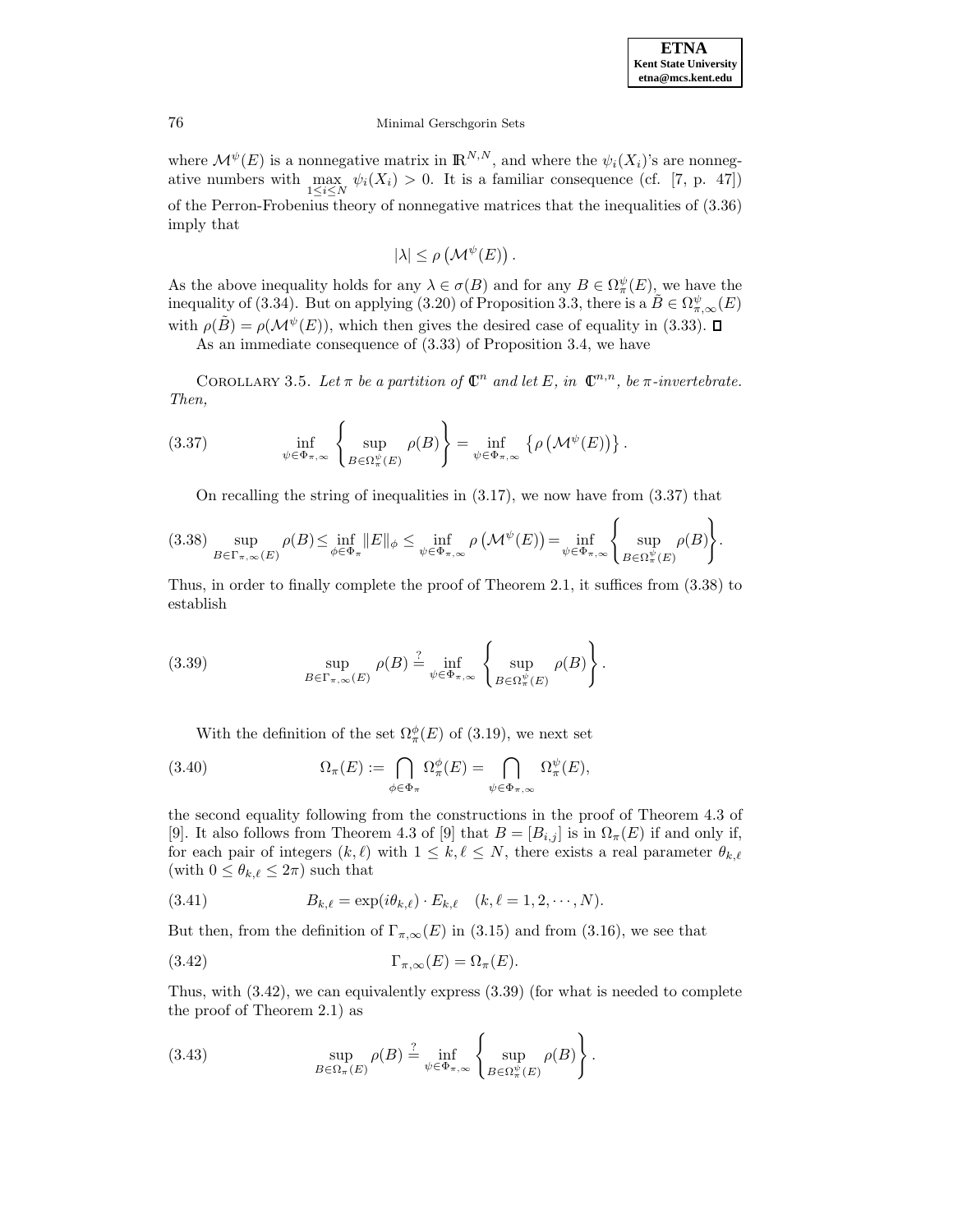We consider first the quantity on the left in (3.43). Since the diagonal blocks of E by hypothesis satisfy  $E_{i,i} = O(i = 1, 2, \dots, N)$ , each  $B = [B_{i,j}]$  in  $\Omega_{\pi}(E)$  is then determined from (3.41) by  $N^2 - N$  real parameters  $\theta_{k,\ell}$  ( $0 \le \theta_{k,\ell} \le 2\pi$ ). As  $\rho(B)$  is a continuous function of these parameters, compactness considerations show that there is a  $\underline{B}$  in  $\Omega_{\pi}(E)$  for which

(3.44) 
$$
\sup_{B \in \Omega_{\pi}(E)} \rho(B) = \rho(\underline{B}).
$$

It is also important to point out from (3.41) that  $B \in \Omega_{\pi}(E)$  implies  $e^{i\eta}B \in \Omega_{\pi}(E)$ for every real  $\eta$ . Hence, for the spectra  $\sigma(\Omega_{\pi}(E))$  of all matrices in  $\Omega_{\pi}(E)$ , i.e.,

(3.45) 
$$
\sigma(\Omega_{\pi}(E)) := \bigcup_{B \in \Omega_{\pi}(E)} (\sigma(B)),
$$

we note that if  $\lambda \in \sigma(B)$  for some B in  $\Omega_{\pi}(E)$ , then the entire circle  $\{z \in \mathbb{C} : |z| = |\lambda|\}$ is contained in  $\sigma(\Omega_{\pi}(E))$ . In particular, this means that

$$
(3.46) \qquad \{z \in \mathbb{C} : |z| = \rho(\underline{B})\} \subset \sigma\left(\Omega_\pi(E)\right) \subset \{z \in \mathbb{C} : |z| \le \rho(\underline{B})\}.
$$

Next, let  $\psi$  be an arbitrary, but fixed, element of  $\Phi_{\pi,\infty}$ , and let  $B^{\psi}$ , in  $\Omega_{\pi}^{\psi}(E)$ , be such that

(3.47) 
$$
\rho(B^{\psi}) = \sup \{ \rho(B) : B \in \Omega_{\pi}^{\psi}(E) \}.
$$

The existence of such a  $B^{\psi}$  follows directly from (3.20) of Proposition 3.3 and (3.33) of Proposition 3.4. As above, we similarly have

$$
e^{i\eta}B^{\psi} \in \Omega_{\pi}^{\psi}(E)
$$
 for every real  $\eta$ ,

and this implies, as in (3.46), that

$$
(3.48) \qquad \left\{ z \in \mathbb{C} : |z| = \rho(B^{\psi}) \right\} \subset \sigma\left(\Omega_{\pi}^{\psi}(E)\right) \subset \left\{ z \in \mathbb{C} : |z| \le \rho(B^{\psi}) \right\}.
$$

Also, since  $\Omega_{\pi}(E) \subset \Omega_{\pi}^{\psi}(E)$ , it is evident that

$$
\sup_{B \in \Omega_{\pi}(E)} \{\rho(B)\} \le \sup_{B \in \Omega_{\pi}^{\psi}(E)} \{\rho(B)\},\
$$

so that (cf. (3.44) and (3.47))

(3.49)  $\rho(\underline{B}) \leq \rho(B^{\psi}).$ 

Next, we establish

PROPOSITION 3.6. Let  $\pi$  be a partition of  $\mathbb{C}^n$  and let E, in  $\mathbb{C}^{n,n}$ , be  $\pi$ invertebrate. Then for any  $\psi \in \Phi_{\pi,\infty}$ , there is a matrix  $B(\alpha)$  in  $\mathbb{C}^{n,n}$ , whose entries depend continuously on the parameter  $\alpha$  (where  $\alpha \in [0,1]$ ), with  $B(\alpha)$  in  $\Omega_{\pi}^{\psi}(E)$  for all  $\alpha \in [0,1]$ , with  $B(0) = \underline{B}$  and with  $B(1) = B^{\psi}$  (where  $\underline{B}$  and  $B^{\psi}$  respectively satisfy  $(3.44)$  and  $(3.47)$ .

*Proof.* Given  $\psi \in \Phi_{\pi,\infty}$ , let  $\mathcal{S} = diag(S_1, S_2, \dots, S_N)$  be the block-diagonal matrix in  $\mathbb{C}^{n,n}$  of (3.13), associated with  $\psi$ . As <u>B</u> and  $B^{\psi}$  are both in  $\Omega_{\pi}^{\psi}(E)$ , then

(3.50) 
$$
M_{k,\ell}^{\psi}(\underline{B}) = M_{k,\ell}^{\psi}(B^{\psi}) = M_{k,\ell}^{\psi}(E) \quad (k,\ell = 1,2,\cdots,N),
$$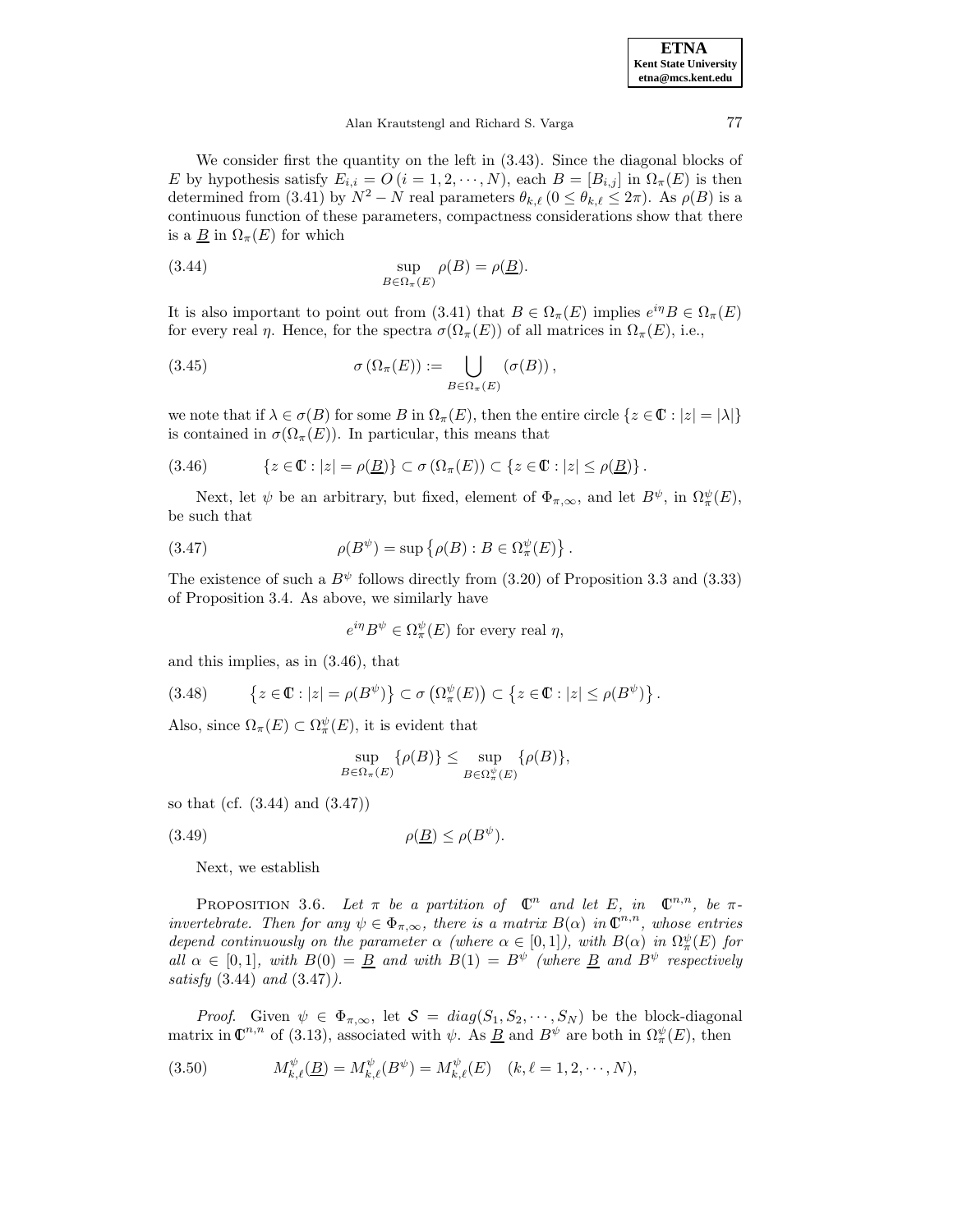where (cf. (3.14)) for a matrix  $C = [C_{i,j}]$  in  $\mathbb{C}^{n,n}$  which is partitioned by  $\pi$ ,

(3.51) 
$$
M_{k,\ell}^{\psi}(C) := \|S_k C_{k,\ell} S_{\ell}^{-1}\|_{\infty} \quad (k,\ell = 1,2,\cdots,N).
$$

What is to be established here is that, for each integer pair  $(k,\ell)$  from  $(k,\ell)$  $1, 2, \dots, N$ , there exists a matrix  $A_{k,\ell}(\alpha)$  in  $\mathbb{C}^{p_k,p_\ell}$ , whose entries depend continuously on the parameter  $\alpha$  for  $\alpha \in [0,1]$ , such that

(3.52) 
$$
\|A_{k,\ell}(\alpha)\|_{\infty} = \mu \text{ for all } \alpha \in [0,1] \left(\text{where } \mu := \mu_{k,\ell} := M_{k,\ell}^{\psi}(E)\right),
$$

with the additional requirements that

(3.53) 
$$
A_{k,\ell}(0) := S_k \underline{B}_{k,\ell} S_{\ell}^{-1} \text{ and } A_{k,\ell}(1) := S_k B_{k,\ell}^{\psi} S_{\ell}^{-1}.
$$

Once  $A_{k,\ell}(\alpha)$  is determined,  $B_{k,\ell}(\alpha)$  is then defined (cf. (3.51)) by

(3.54) 
$$
B_{k,\ell}(\alpha) := S_k^{-1} A_{k,\ell}(\alpha) S_\ell \quad (k,\ell = 1,2,\cdots,N; \alpha \in [0,1]),
$$

which in turn determines the desired matrix  $B(\alpha)=[B_{k,\ell}(\alpha)]$  in  $\mathbb{C}^{n,n}$  of Proposition 3.6.

Fixing the integer pair  $(k,\ell)$ , let the vector norm  $\omega$  on  $\mathbb{C}^{p_k\cdot p_\ell}$  be defined, for  $\mathbf{x} = \begin{bmatrix} x_1, x_2, \cdots, x_{p_k \cdot p_\ell} \end{bmatrix}^T$  in  $\mathbf{C}^{p_k \cdot p_\ell}$ , by  $\omega(\mathbf{x}) := \max_{1 \leq i \leq p_k}$  $\sqrt{ }$ Į  $\sum_{\ell}$  $j=1$  $|x_{(i-1)p_\ell+j}|$  $\mathcal{L}$  $\mathcal{L}$ . Clearly,

 $\mathcal{L}$  $\left| \right|$ there is an obvious 1-1 relationship between matrices in  $\mathbb{C}^{p_k,p_\ell}$  and column vectors in  $\mathbb{C}^{p_k \cdot p_\ell}$ , and, when the entries of  $C_{k,\ell} = [\tau_{i,j}]$  in  $\mathbb{C}^{p_k,p_\ell}$  are read in lexicographical (English) order to form a column vector in  $\mathbb{C}^{p_k \cdot p_\ell}$ , it turns out that the  $\omega$ -norm of this vector coincides with the operator norm  $||C_{k,\ell}||_{\infty}$  of  $C_{k,\ell}$ . From (3.50)-(3.53), we see that the matrices  $A_{k,\ell}(0)$  and  $A_{k,\ell}(1)$  in  $\mathbb{C}^{p_k,p_\ell}$ , when regarded as vectors in  $\mathbb{C}^{p_k\cdot p_\ell}$ , both lie on the sphere

$$
\mathcal{B}_{\mu} := \{ \mathbf{x} \in \mathbb{C}^{p_k \cdot p_\ell} : \omega(\mathbf{x}) = \mu \},
$$

where  $\mu$  is defined in (3.52) Also, it is evident that there is a parameterization  $\alpha, \alpha \in [0,1],$  of any shortest path on the sphere  $\mathcal{B}_{\mu}$  from  $A_{k,\ell}(0)$  to  $A_{k,\ell}(1)$ . But then, each point of this path on  $\mathcal{B}_{\mu}$  determines a matrix  $A_{k,\ell}(\alpha)$  in  $\mathbb{C}^{p_k,p_\ell}$  which necessarily satisfies (3.52) and (3.53), and which in turn determines the matrix  $B(\alpha)$  in Proposition 3.6.  $\square$ 

Recalling that the eigenvalues of a square matrix depend continuously on its entries and recalling that if  $B \in \Omega_{\pi}(E)$ , then so is  $e^{i\eta}B$  for  $\eta$  real, we have from Proposition 3.6 the useful consequence of

COROLLARY 3.7. With the hypotheses of Proposition 3.6, let  $\psi$  be an arbitrary element of  $\Phi_{\pi,\infty}$ . Then, the following annulus is in  $\sigma(\Omega_{\pi}^{\psi}(E))$ :

$$
(3.55) \qquad \left\{ z \in \mathbb{C} : \sup_{B \in \Omega_{\pi}(E)} \rho(B) \leq |z| \leq \sup_{B \in \Omega_{\pi}^{\psi}(E)} \rho(B) \right\} \subset \sigma \left( \Omega_{\pi}^{\psi}(E) \right).
$$

This brings us to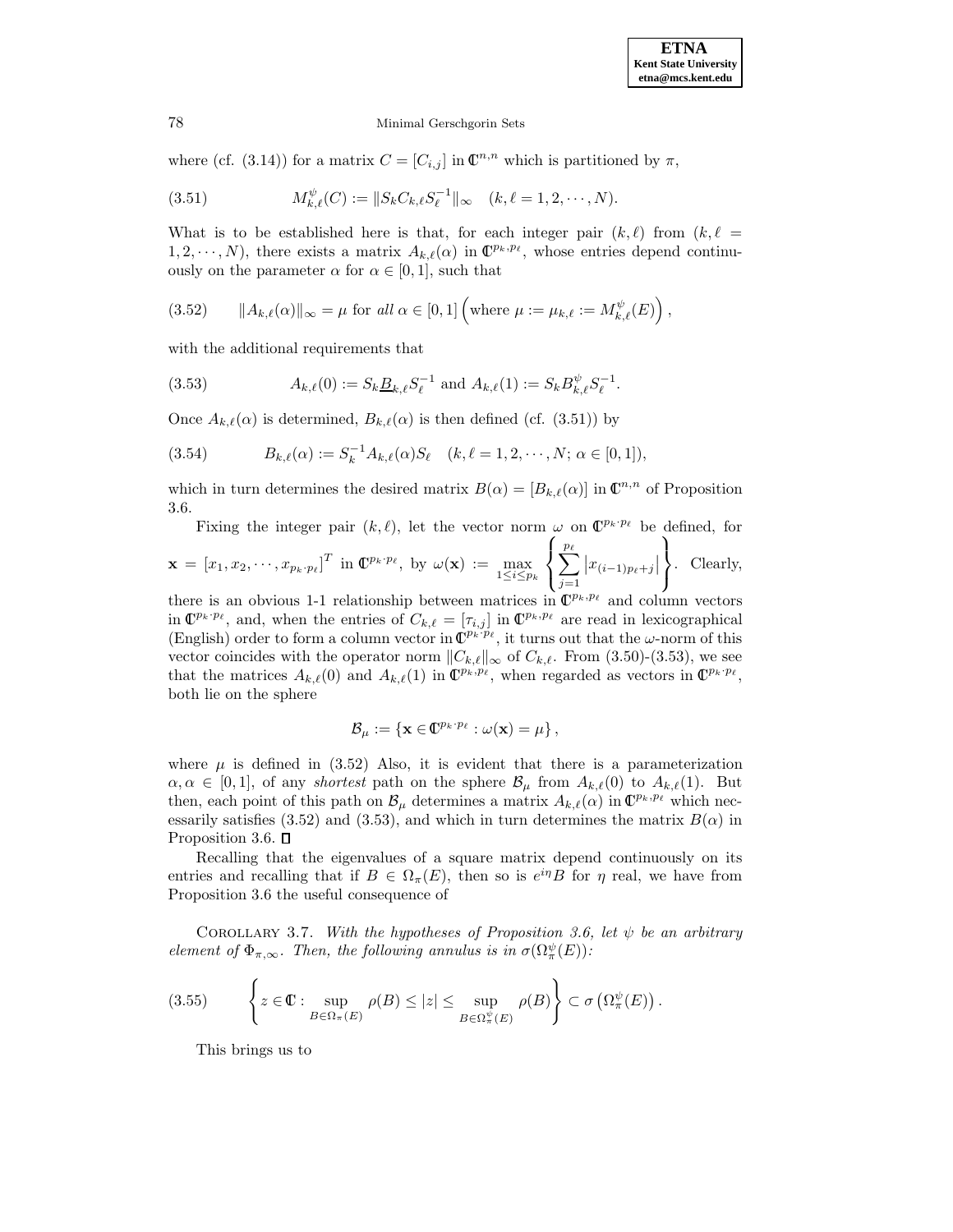PROPOSITION 3.8. With the previous notations, and with the hypotheses of Proposition 3.6, we have

(3.56) 
$$
\inf_{\psi \in \Phi_{\pi,\infty}} \left\{ \sup_{B \in \Omega_{\pi}^{\psi}(E)} \rho(B) \right\} = \sup_{B \in \Omega_{\pi}(E)} \rho(B).
$$

Proof. Let  $\tau := \sup$  $B \in \Omega_{\pi}(E)$  $\rho(B)$ , and let  $r(\psi) := \sup$ sup  $\rho(B)$  for each  $\psi \in \Phi_{\pi,\infty}$ . By  $B \in \Omega_{\pi}^{\psi}$ (3.55) of Corollary 3.7, we know that

(3.57) 
$$
\{z \in \mathbb{C} : \tau \le |z| \le r(\psi)\} \subset \sigma\left(\Omega_{\pi}^{\psi}(E)\right) \text{ for any } \psi \in \Phi_{\pi,\infty}.
$$

Taking intersections in (3.57) over all  $\psi \in \Phi_{\pi,\infty}$  and using (3.40) gives

(3.58) 
$$
\left\{ z \in \mathbb{C} : \tau \leq |z| \leq \inf_{\psi \in \Phi_{\pi,\infty}} r(\psi) \right\} \subset \sigma \left( \Omega_{\pi}(E) \right).
$$

On the other hand, we have from the definition of  $\tau$  that

(3.59) 
$$
\sigma(\Omega_{\pi}(E)) \subset \Delta(0, \tau) := \{z \in \mathbb{C} : |z| \leq \tau\}.
$$

On combining (3.58) and (3.59), we deduce that

(3.60) 
$$
\left\{ z \in \mathbb{C} : \tau \leq |z| \leq \inf_{\psi \in \Phi_{\pi,\infty}} r(\psi) \right\} \subset \Delta(0,\tau),
$$

which clearly geometrically implies that  $\tau = \inf$  $\psi \in \Phi_{\pi,\infty}$  $r(\psi)$ , and this establishes (3.56) of Proposition 3.8. Then, recalling the comments concerning (3.43), we also see that Proposition 3.8 in fact implies the truth of Theorem 2.1.  $\square$ 

**4. Sharpness of the Minimal Gerschgorin Set for Block Partitioned Matrices Having Null Diagonal Blocks.** In the previous sections, we considered the Spectral Conjecture and its affirmative solution, subject to the constraint (cf. (1.7)) that the matrix E in  $\mathbb{C}^{n,n}$  is  $\pi$ -invertebrate. Although the general treatment of the sharpness of minimal Gerschgorin sets for block partitioned matrices will be treated in [10] without this constraint, it is worthwhile (and easy) to now treat the associated minimal Gerschgorin sets and their sharpness for this constrained case. (The proof here of sharpness is different from the sharpness proof to be given in [10].)

As in the previous sections, let  $\pi$  be any partition of  $\mathbb{C}^n$ , and assume that the matrix E in  $\mathbb{C}^{n,n}$  is  $\pi$ -invertebrate. For any norm N-tuple  $\psi$  in  $\Phi_{\pi,\infty}$  and its associated nonsingular block-diagonal matrix  $S = diag(S_1, S_2, \dots, S_N)$  in  $\mathbb{C}^{n,n}$  from (3.13), define (cf. (2.2))

(4.1) 
$$
G_{\pi}^{\psi}(E) := \left\{ z \in \mathbb{C} : |z| \leq \|\mathcal{M}^{\psi}(E)\|_{\infty} \right\}.
$$

Then, as in (3.19), we have

(4.2) 
$$
\Omega^{\psi}_{\pi}(E) := \{ B = [B_{i,j}] \in \mathbb{C}^{n,n} : B_{i,i} = O \text{ and } \nM^{\psi}_{i,j}(B) = M^{\psi}_{i,j}(E) (i,j = 1,2,\dots,N) \}.
$$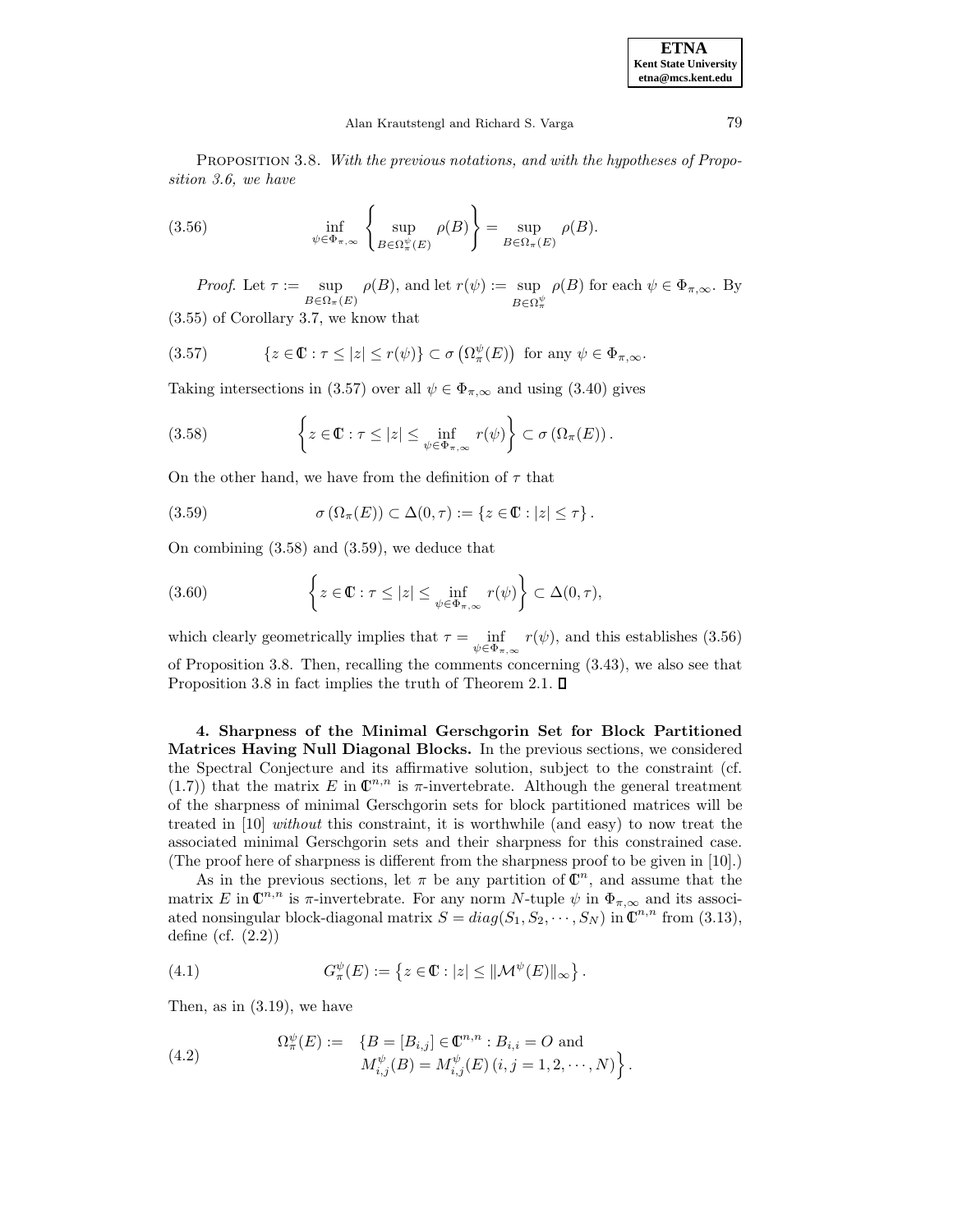If

$$
\sigma\left(\Omega_{\pi}^{\psi}(E)\right) := \bigcup_{B \in \Omega_{\pi}^{\psi}} \sigma(B),
$$

we easily obtain, as a consequence of Proposition 3.4, the result of

PROPOSITION 4.1. Let  $\pi$  be a partition of  $\mathbb{C}^n$  and let E, in  $\mathbb{C}^{n,n}$ , be  $\pi$ invertebrate. Then for any  $\psi \in \Phi_{\pi,\infty}$ ,

(4.3) 
$$
\sigma\left(\Omega_{\pi}^{\psi}(E)\right) \subset G_{\pi}^{\psi}(E).
$$

We next set

(4.4) 
$$
G_{\pi}(E) := \bigcap_{\psi \in \Phi_{\pi,\infty}} G_{\pi}^{\psi}(E),
$$

and we define  $G_{\pi}(E)$  of (4.4) to be the minimal Gerschgorin set for E, with respect to the partition  $\pi$ , where E in  $\mathbb{C}^{n,n}$  is assumed to be  $\pi$ -invertebrate. (We remark that in the case when the partition  $\pi$  is such that dim  $W_j = 1$   $(j = 1, 2, \dots, n)$ , the definition of (4.4) reduces to the original minimal Gerschgorin set of [8] for the matrix  $E = [e_{i,j}]$  with  $e_{i,i} = 0$  for  $i = 1, 2, \dots, n$ .) Of course, with (3.9) of Corollary 3.2, it follows that the minimal Gerschgorin set of (4.4) can also be expressed as

(4.5) 
$$
G_{\pi}(E) = \left\{ z \in \mathbb{C} : |z| \leq \inf_{\psi \in \Phi_{\pi,\infty}} \rho \left( \mathcal{M}^{\psi}(E) \right) \right\}.
$$

Hence,  $G_{\pi}(E)$  is a closed disk, with center 0, in the complex plane.

With  $\sigma(\Omega_{\pi}(E))$  as defined in (3.45) and on taking intersections over all  $\psi \in \Phi_{\pi,\infty}$ in (4.3), we obtain the following analogue of Proposition 4.1.

PROPOSITION 4.2. Let  $\pi$  be a partition of  $\mathbb{C}^n$  and let E, in  $\mathbb{C}^{n,n}$ , be  $\pi$ -invertebrate. Then,

$$
(4.6) \t\t \sigma(\Omega_{\pi}(E)) \subset G_{\pi}(E).
$$

Now, we have the question of whether the inclusion in (4.6) of Proposition 4.2 is sharp. But, with our previous results, this is easily answered in Theorem 4.3 below. We remark that since  $G_{\pi}(E)$  of (4.5) is a closed disk with center 0, its boundary, denoted by  $\partial G_{\pi}(E)$ , is thus given by

(4.7) 
$$
\partial G_{\pi}(E) := \left\{ z \in \mathbb{C} : |z| = \inf_{\psi \in \Phi_{\pi,\infty}} \rho \left( \mathcal{M}^{\psi}(E) \right) \right\}.
$$

THEOREM 4.3. Let  $\pi$  be a partition of  $\mathbb{C}^n$  and let E, in  $\mathbb{C}^{n,n}$ , be  $\pi$  invertebrate. Then,

(4.8) 
$$
\partial G_{\pi}(E) \subset \sigma(\Omega_{\pi}(E)) \subset G_{\pi}(E).
$$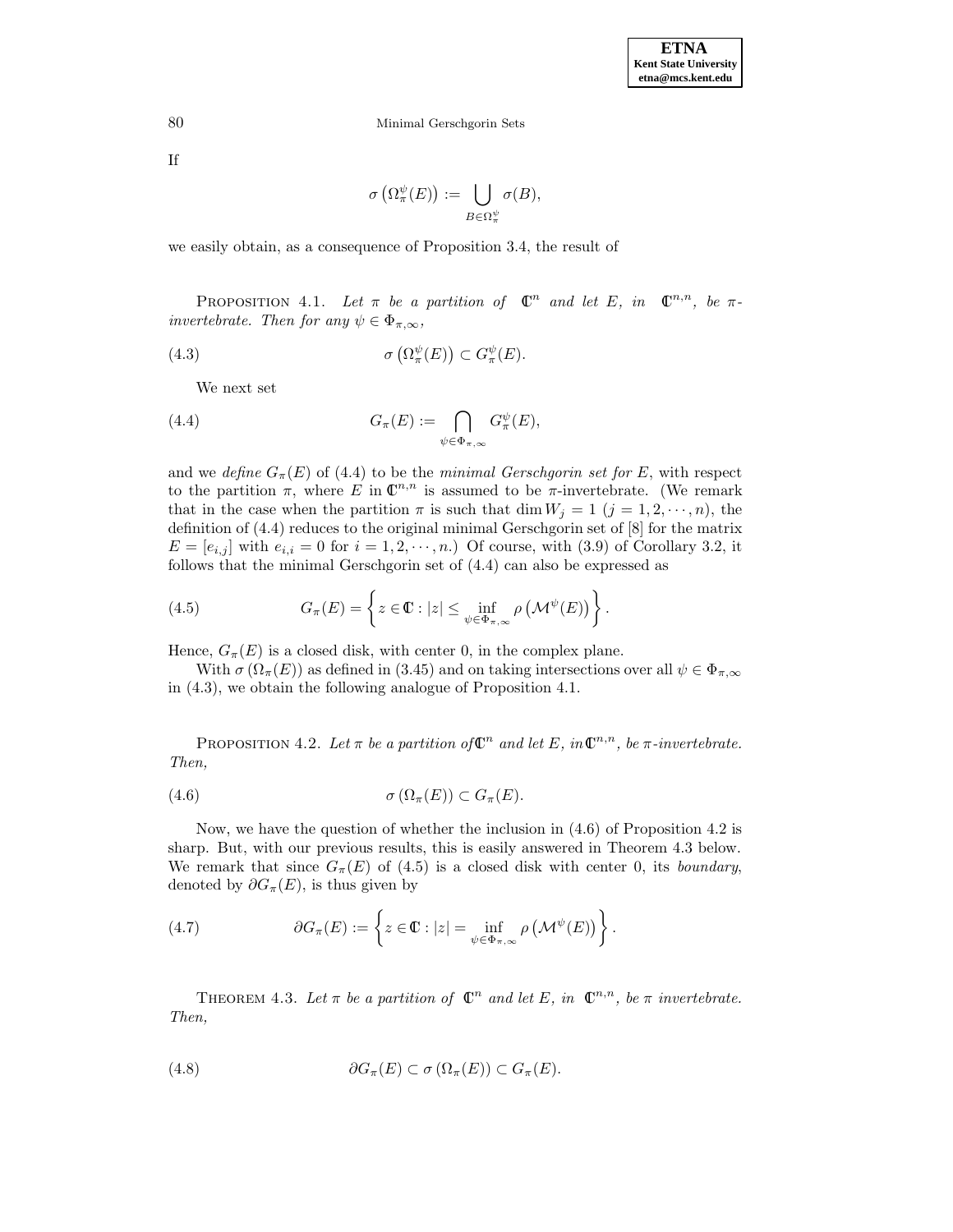*Proof.* Clearly,  $\partial G_{\pi}(E)$  of (4.7) can be equivalently expressed (from (2.5) of Theorem 2.1, (3.16), and (3.42)) as

(4.9) 
$$
\partial G_{\pi}(E) = \left\{ z \in \mathbb{C} : |z| = \sup_{B \in \Omega_{\pi}(E)} \rho(B) \right\}.
$$

But since the compactness argument in the proof of Proposition 4 shows that there is a  $\tilde{B}$  in  $\Omega_{\pi}(E)$  with  $\rho(\tilde{B}) = \sup$  $B \in \Omega_{\pi}(E)$  $\rho(B)$  and since  $e^{i\tilde{\theta}}\tilde{B}$  is in  $\Omega_{\pi}(E)$  for any real θ, then each point of the circle  $|z| = \rho(\tilde{B}) = \sup$   $\rho(B)$  is an eigenvalue of some  $B \in \Omega_{\pi}(E)$ matrix in  $\Omega_{\pi}(E)$ ; whence,  $\partial G_{\pi}(E) \subset \sigma(\Omega_{\pi}(E))$ .  $\square$ 

**5. Concluding Remarks.** There are two items, concerning Theorem 2.1 and its proof, which are worthy of mention. First, it is possible that the hypothesis (1.7), namely, that  $E = [E_{i,j}]$  in  $\mathbb{C}^{n,n}$  is  $\pi$ -invertebrate, is not really essential to the truth of Theorem 2.1, though our proof of Theorem 2.1 makes strong use of this hypothesis. Second, for those raised on finite-dimensional norm constructions, it would seem that there might be a more direct proof of Theorem 2.1, based on constructions of an appropriate equilibrated convex body in  $W_i$  to define a unit ball and norm in  $W_i$ , for each  $i = 1, 2, \dots, N$ . This can indeed be done, but we were not able, by this approach, to obtain the intriguing string of equalities in (2.5) of Theorem 2.1. This is why we opted here for the proof given in Section 3.